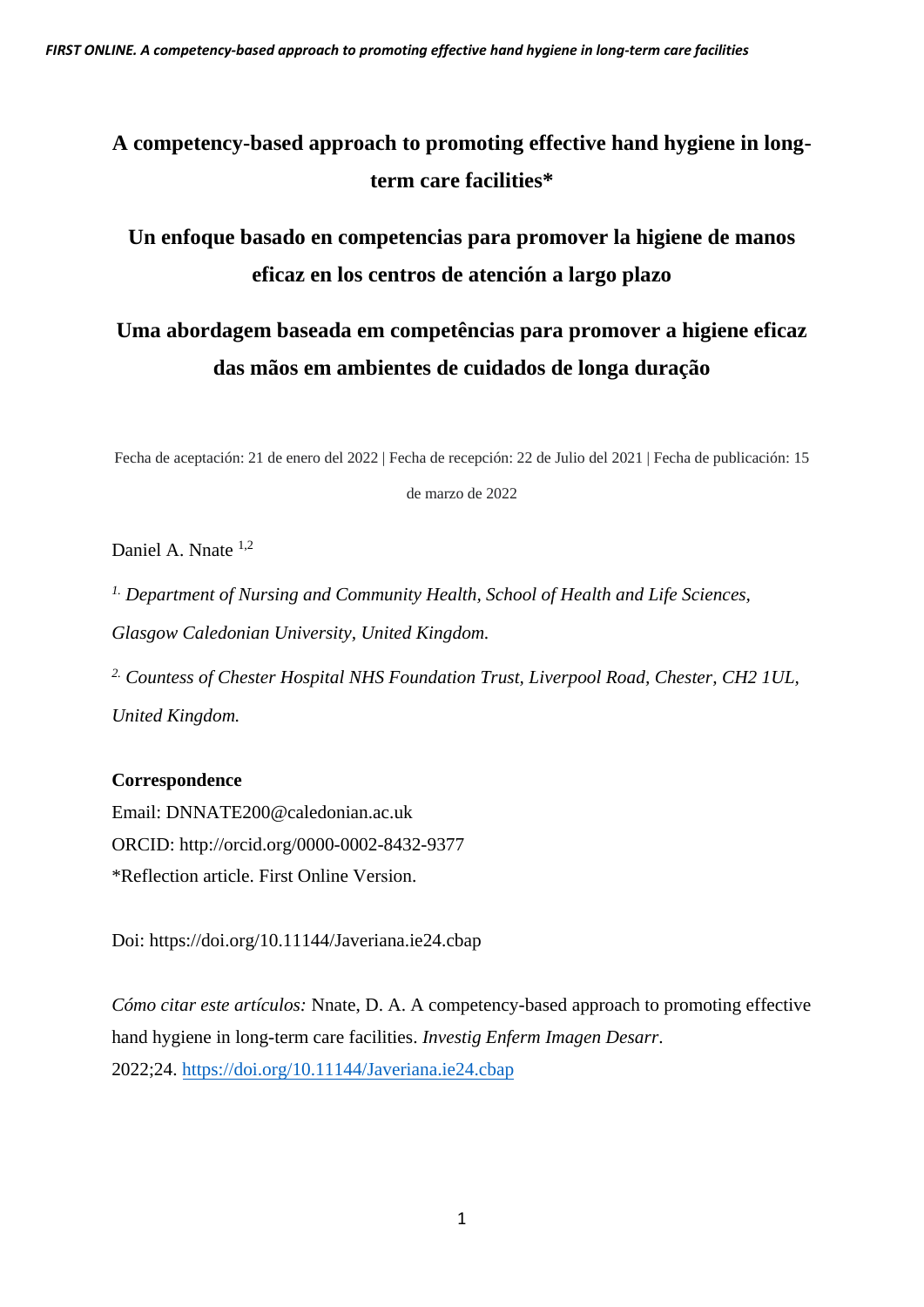### **Abstract**

**Introduction:** Long-term care facilities comprise a large proportion of healthcare service users due to the increasing ageing population. Healthcare-associated infections constitute a major burden in long-term care facilities and are associated with significant infectious disease outbreaks and mortality. The non-adherence to effective hand hygiene practice due to missed opportunities for staff to explore its role in infection prevention and control within these settings has been emphasised by the COVID-19 pandemic.

**Methods**: This article is designed to assist the continuing professional development needs of nursing and associate professionals in long-term care facilities. It explores the factors contributing to the poor attitude of staff members towards non-compliance with infection prevention and control measures in long-term care facilities.

**Results:** Recommendations for improving infection prevention and control measures were further made based on the Infection Prevention Society competency framework which serves as a tool for individuals to improve their performance continually and become efficient practitioners.

**Conclusion:** After reading this article, healthcare practitioners should be able to (i) identify various means of promoting adequate hand hygiene in long-term care facilities; (ii) understand that every activity taken to prevent the spread of healthcare-associated infections begins and ends with effective hand hygiene; (iii) recognise steps to prevent cross-infection through improved compliance with the five moments of hand hygiene in long-term care facilities; (iv) develop a satisfactory attitude towards hand hygiene compliance in the workplace, and (v) appraise own competence, and promote staff compliance through feedback.

### **Keywords**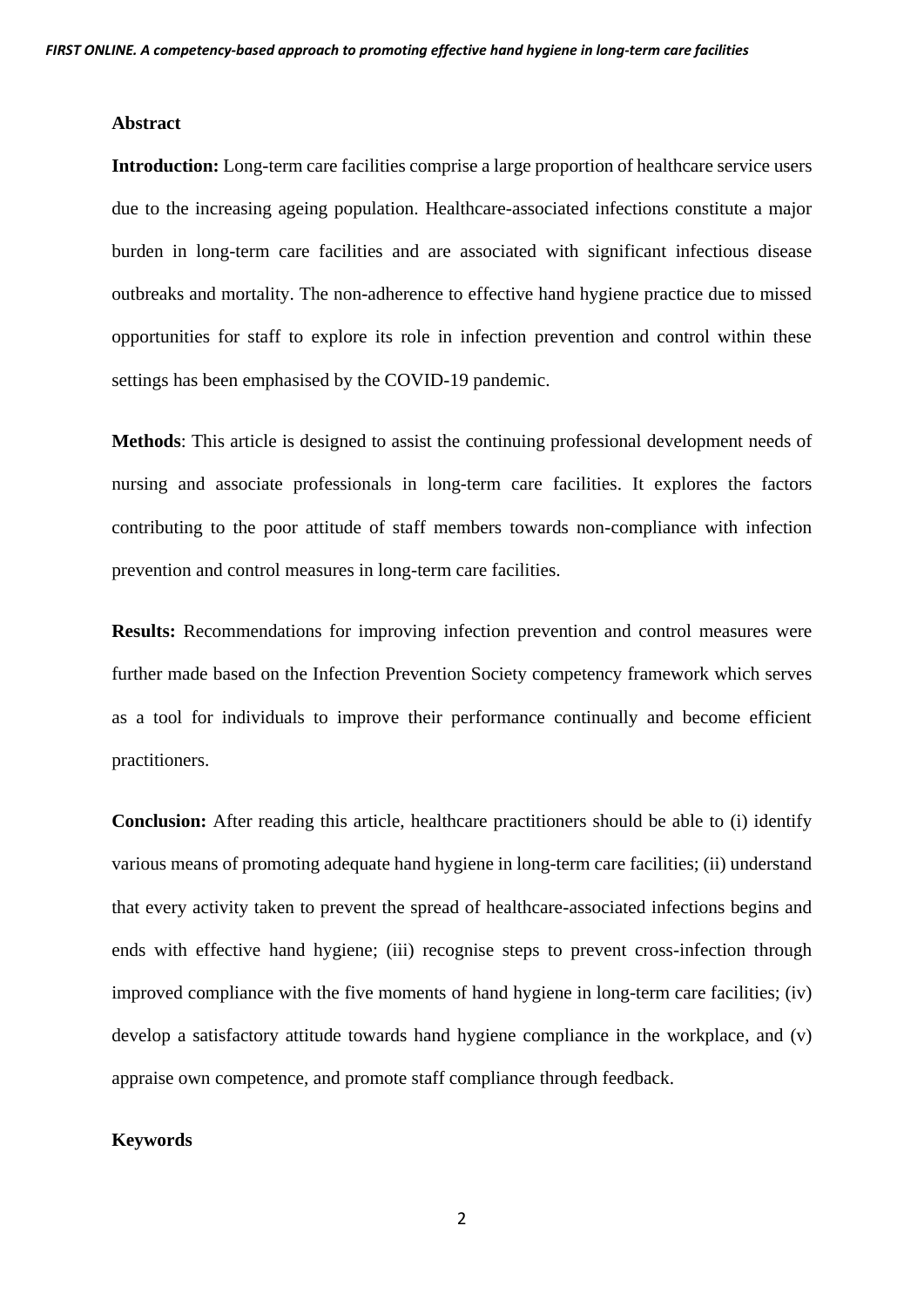hand hygiene, healthcare-associated infection, infection prevention, long-term care,

preventive health services.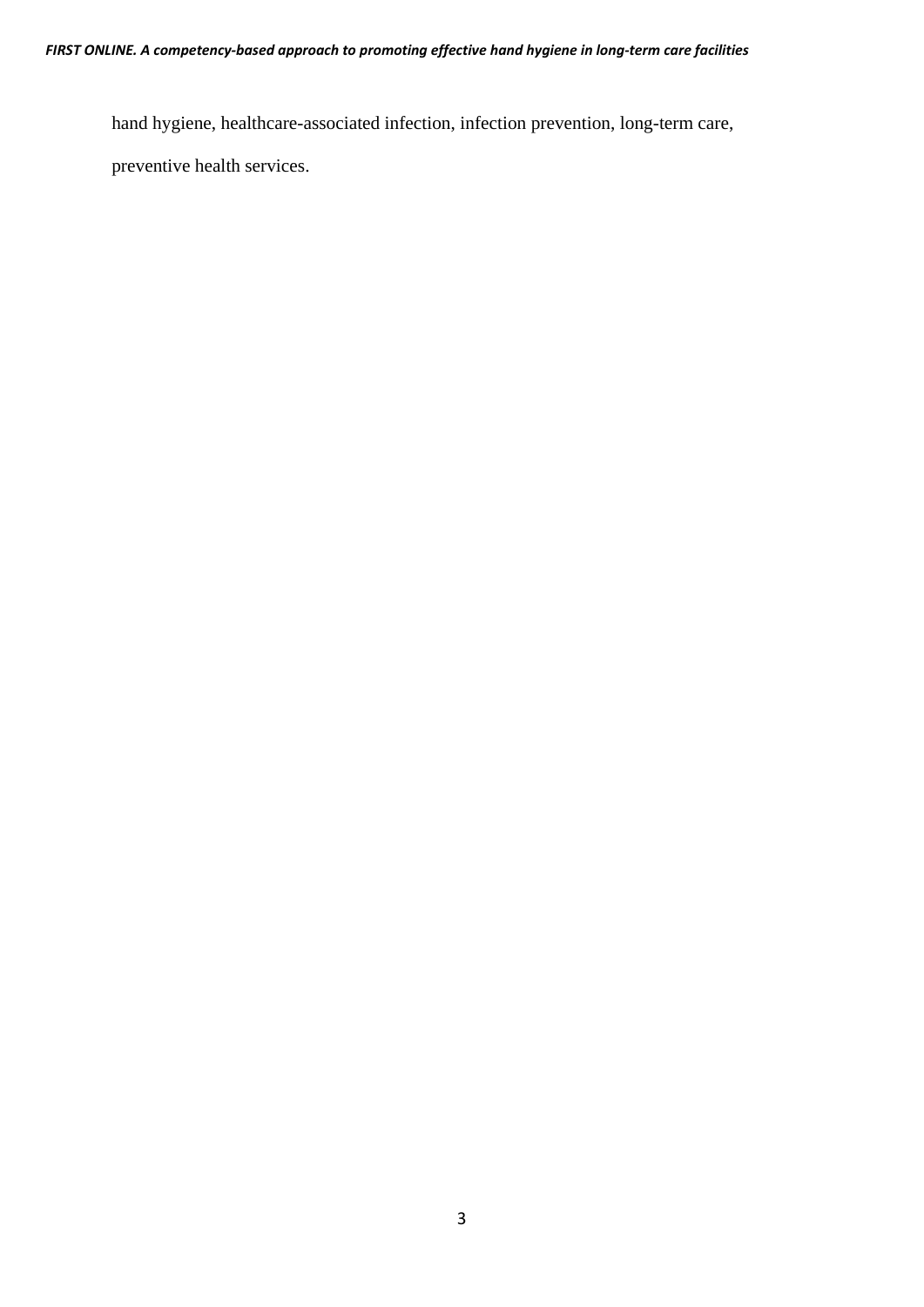#### **Resumen**

**Introducción:** Los centros de atención a largo plazo comprenden una gran proporción de usuarios de servicios de salud debido al creciente envejecimiento de la población. Las infecciones asociadas a la atención de la salud constituyen una carga importante en los centros de atención a largo plazo y están asociadas con brotes y mortalidad significativos de enfermedades infecciosas. La falta de adherencia a una práctica eficaz de higiene de manos debido a la pérdida de oportunidades para que el personal explore su papel en la prevención y el control de infecciones dentro de estos entornos ha sido enfatizada por la pandemia de COVID-19.

**Métodos:** Este artículo está diseñado para ayudar a las necesidades de desarrollo profesional continuo de los profesionales de enfermería y asociados en los centros de atención a largo plazo. Explora los factores que contribuyen a la mala actitud de los miembros del personal hacia el incumplimiento de las medidas de prevención y control de infecciones en los centros de atención a largo plazo.

**Resultados:** Además, se hicieron recomendaciones para mejorar las medidas de prevención y control de infecciones basadas en el marco de competencias de la Sociedad de Prevención de Infecciones, que sirve como una herramienta para que las personas mejoren su desempeño continuamente y se conviertan en profesionales eficientes.

**Conclusión:** Después de leer este artículo, los profesionales de la salud deberían poder (i) identificar varios medios para promover una higiene de manos adecuada en los centros de atención a largo plazo; (ii) entender que toda actividad realizada para prevenir la propagación de infecciones asociadas a la atención médica comienza y termina con una higiene de manos efectiva; (iii) reconocer los pasos para prevenir la infección cruzada a través de un mejor cumplimiento de los cinco momentos de la higiene de manos en los centros de atención a largo plazo; (iv) desarrollar una actitud satisfactoria hacia el cumplimiento de la higiene de manos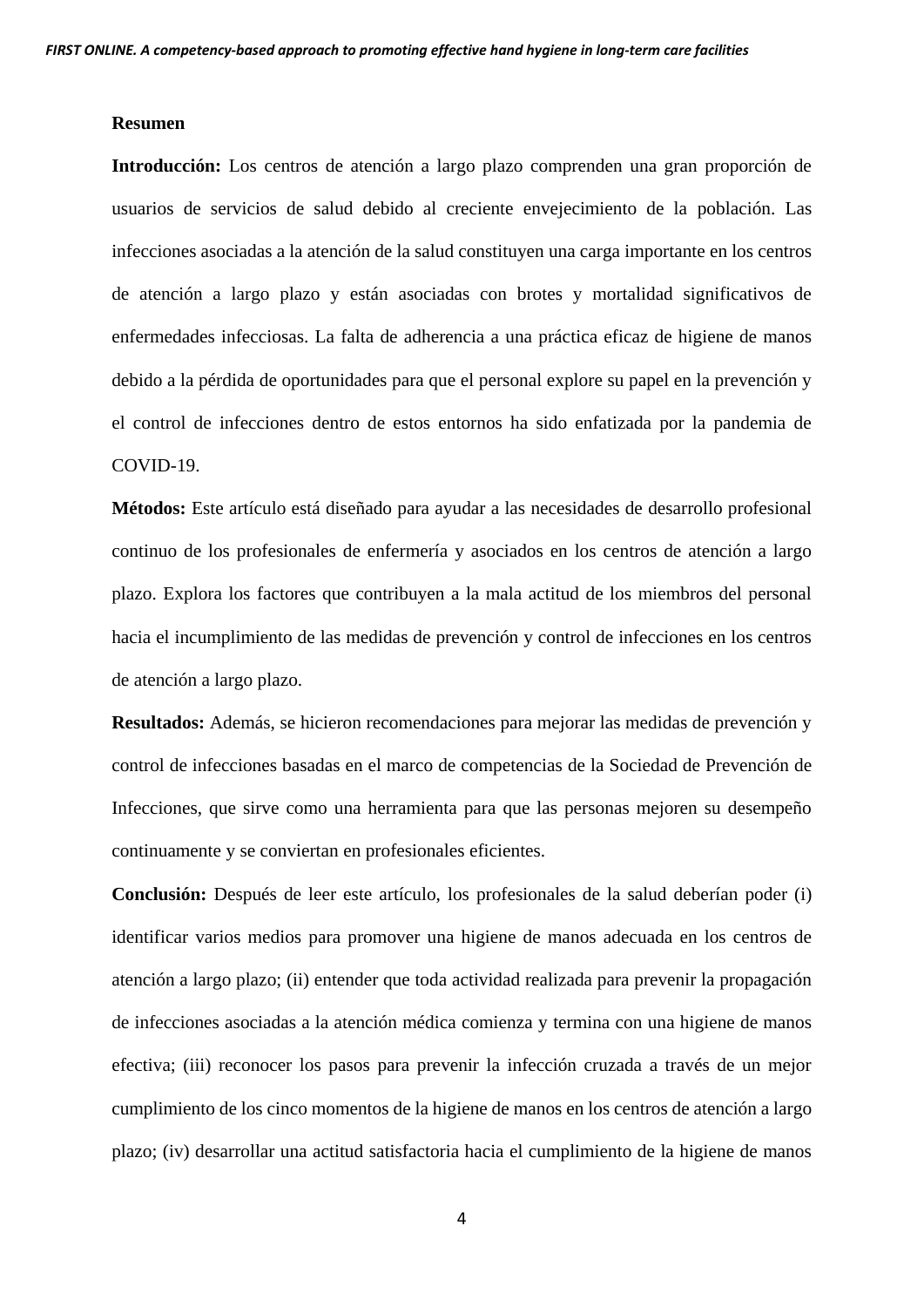en el lugar de trabajo, y (v) evaluar la propia competencia y promover el cumplimiento del personal a través de la retroalimentación.

**Palabras clave:** higiene de manos, infección asociada a la atención de la salud, prevención de infecciones, atención a largo plazo, servicios de salud preventivos.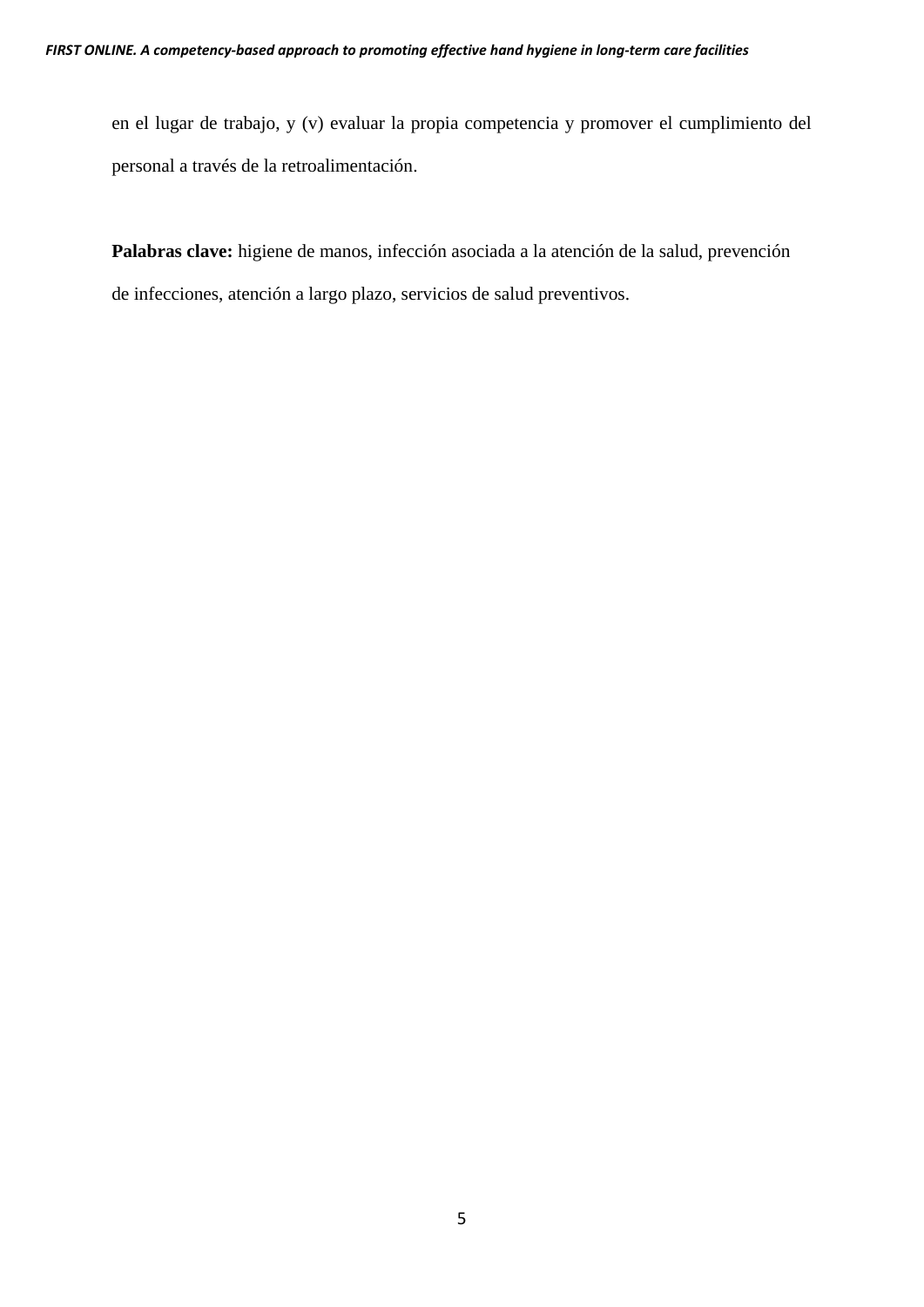#### **Resumo**

**Introdução:** As instituições de longa permanência compreendem uma grande proporção de usuários de serviços de saúde devido ao crescente envelhecimento da população. As infecções associadas aos cuidados de saúde constituem um fardo importante nas instituições de cuidados de longa duração e estão associadas a surtos significativos de doenças infecciosas e mortalidade. A não adesão à prática eficaz de higiene das mãos devido à perda de oportunidades para a equipe explorar seu papel na prevenção e controle de infecções nesses ambientes foi enfatizada pela pandemia de COVID-19.

**Métodos:** Este artigo destina-se a atender às necessidades de desenvolvimento profissional contínuo de profissionais de enfermagem e associados em instituições de longa permanência. Explora os fatores que contribuem para a má atitude dos membros da equipe em relação ao não cumprimento das medidas de prevenção e controle de infecção em instituições de longa permanência.

**Resultados:** As recomendações para melhorar as medidas de prevenção e controle de infecções foram feitas com base na estrutura de competências da Infection Prevention Society, que serve como uma ferramenta para os indivíduos melhorarem continuamente seu desempenho e se tornarem profissionais eficientes.

**Conclusão:** Após a leitura deste artigo, os profissionais de saúde devem ser capazes de (i) identificar vários meios de promover a higiene adequada das mãos em instituições de longa permanência; (ii) entender que toda ação realizada para prevenir a disseminação de infecções relacionadas à assistência à saúde começa e termina com a higienização efetiva das mãos; (iii) reconhecer medidas para prevenir a infecção cruzada por meio da melhoria do cumprimento dos cinco momentos de higienização das mãos em instituições de longa permanência; (iv) desenvolver uma atitude satisfatória em relação à adesão à higiene das mãos no local de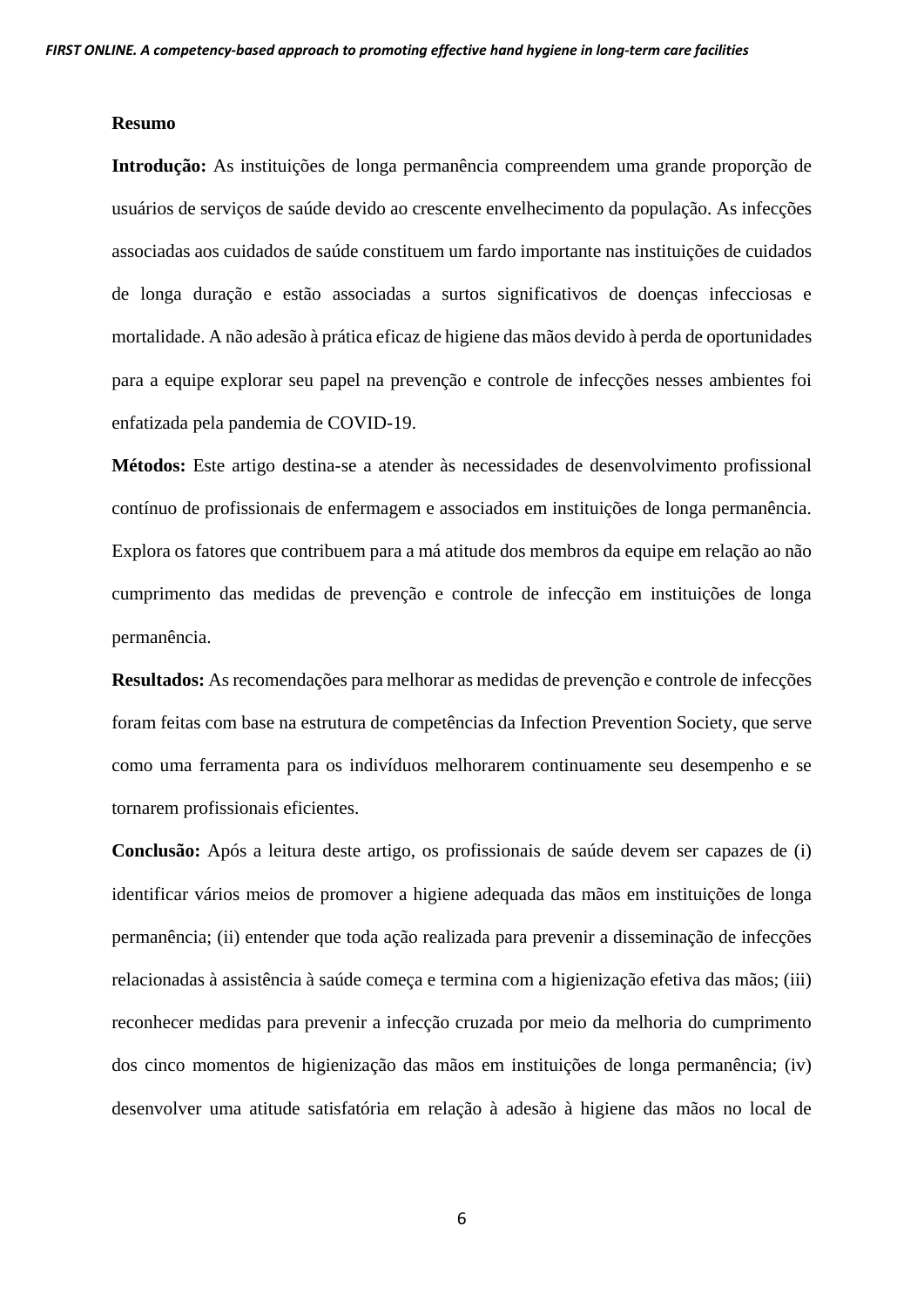trabalho, e (v) avaliar a própria competência e promover a adesão do pessoal através de feedback.

# **Palavras-chave**

higiene das mãos, infecção associada à assistência à saúde, prevenção de infecção, cuidados de longa duração, serviços de saúde preventiva.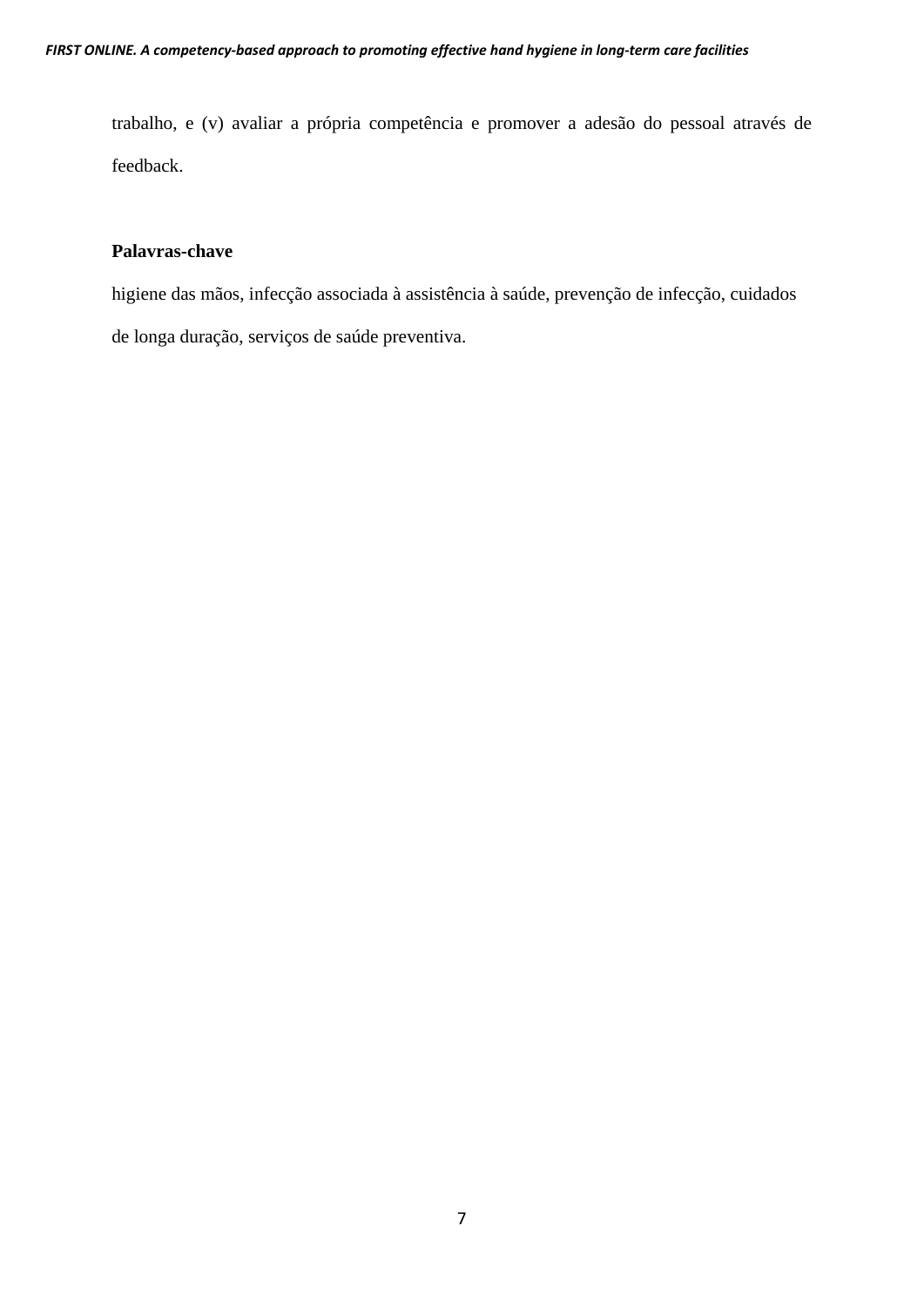#### **Introduction**

Long-term care facilities (LTCFs) comprise a large proportion of the healthcare systems globally due to the increasing ageing population. These settings primarily serve older patients, who are associated with higher levels of multi-morbidity (1). Long-term care facilities may likely constitute a breeding ground for Healthcare-associated infections (HAIs) where strict adherence to infection prevention and control (IPC) measures are not followed. Frequently isolated microorganisms in LTCFs such as *Escherichia coli*, *Streptococcus pneumoniae*, *Staphylococcus aureus*, *Candida spp.* and *Pseudomonas aeruginosa* can be readily transmitted from one individual to another through inadequate hand hygiene practice (2). While these opportunistic organisms make up the normal microbiome of the gut and skin, they are likely to cause severe infection in individuals with a weak immune system or when they are introduced into susceptible organs (3).

Although common issues on infection prevention and control in LTCF ranges from funding, staff shortage, high staff turnover, and poorly structured guidelines for IPC (4,5), challenges related to poor operational structures, inability to implement fundamental IPC guidelines, low compliance rate and adopting a structured means of assessing staff competencies was further emphasised by Nguyen et al. (4). On the operational level, nurses, care support staff, and cleaners play a major role in implementing efficient and safe IPC measures in LTCFs. For instance, in the United Kingdom and United States, nursing homes, residential homes, hospices, and home care services are primarily run by nurses and nurse assistants (6,7). In this care environment, it becomes important that staff members adhere to recommended standard precautions for IPC (8,9). These standards for IPC aim to promote patient safety, which can only be achieved when healthcare professionals adhere to the guidelines, which greatly emphasise effective hand hygiene.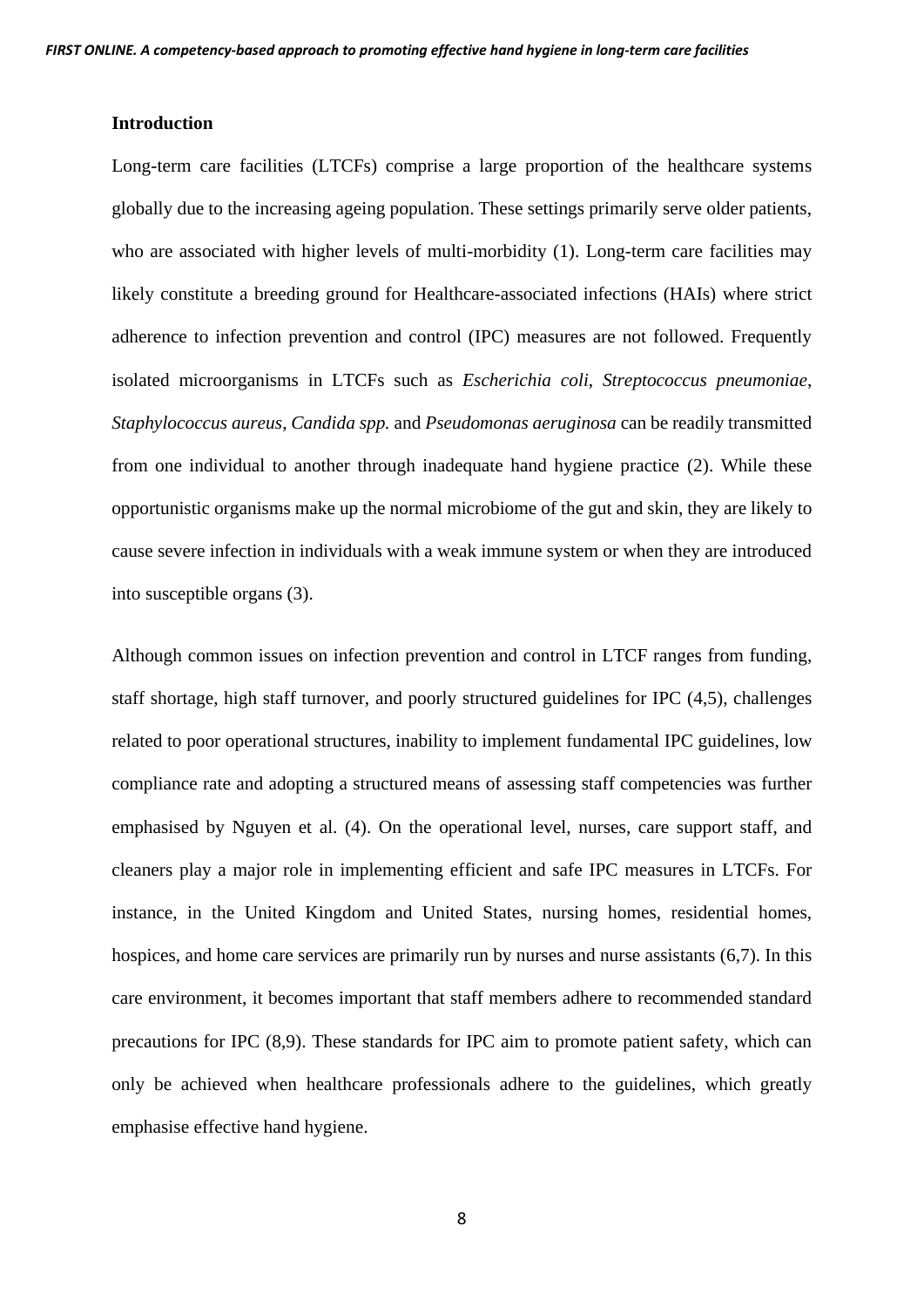#### **Hand hygiene and personal protective equipment (PPE)**

Hand hygiene is the primary measure that has been proven to be effective in preventing HAIs, and as such, there is great emphasis on hand hygiene with soap and water or hand gel as a means for IPC (10). Effective hand hygiene is recommended before and after each contact with a patient, after touching the patient's surrounding area, before performing an aseptic procedure, and after exposure to bodily fluids (11). Together, these are known as the five moments for hand hygiene. (See: *[https://bit.ly/Your\\_5\\_Moments](https://bit.ly/Your_5_Moments)*). It is important to note that hand decontamination with soap and water is the standard recommended method when hands are visibly dirty or soiled. In case of *Clostridium difficile* infection, vomiting or a diarrhoeal illness, Loveday et al. (12) emphasised that hand decontamination with soap and water should be performed before and after patient contact irrespective of whether gloves have been worn. This is because alcohol-based handrub is ineffective against *C. difficile*. All other clinical situations, for example before and after patient contact, should see hands sanitised with an alcohol-based handrub (10,13). Although standard hand hygiene practice is often sufficient, it is worth considering other activities or moments where hand hygiene may be appropriate for HCWs. For instance, fomites such as the patient's clothes, bedrails, mobile aids, utensils, and table surface are also likely to harbour microorganisms.

Additional opportunities for hand hygiene come into play where a handwashing facility is in the patient's room. Considering the barrier that exists between the patient's room and the surrounding environment, there are also potentials for bacteria to reside on light switches or door handles, and hand hygiene may be required after its use. While hand hygiene after these activities could further reduce infection rates, it may not be realistic in a busy healthcare environment. The strict implementation of the 5 components of the WHO (14) multimodal strategy to improve hand hygiene has been emphasised to mitigate these lapses. Components of the multimodal strategy for hand hygiene includes access to a safe hand washing facility at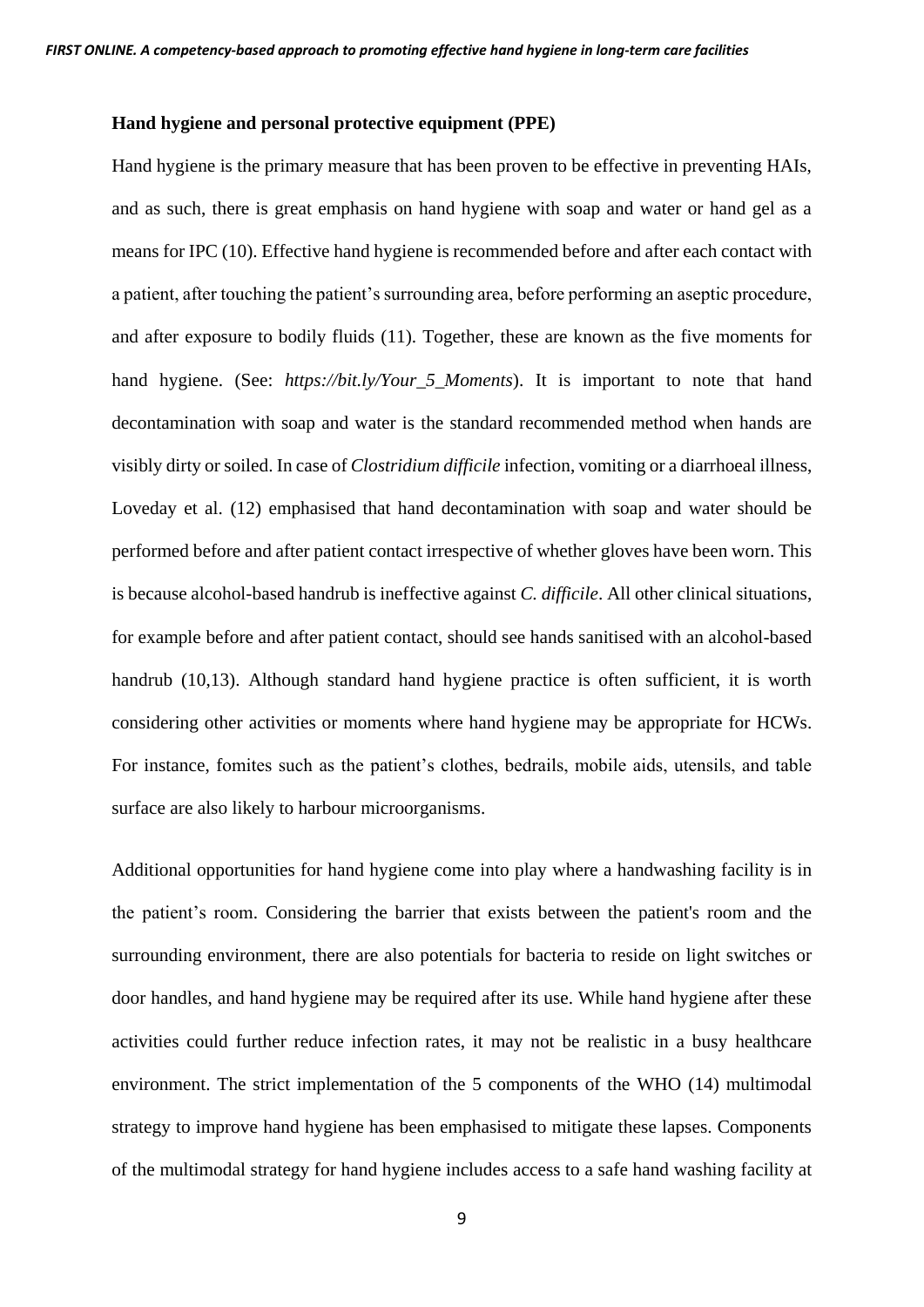the point of care, continuous staff training and feedback, reminders in the workplace and an organisation that promotes patient safety.

The Global COVID-19 pandemic has necessitated a more extensive use of personal protective equipment (PPE) for HCWs, including those working in LTCFs. Similar to other lethal respiratory tract infections such as influenza (from strains A and B), pneumonia, bronchitis, bronchiolitis and severe acute respiratory syndrome (SARS), droplets can survive on surfaces and are transmitted when a contaminated hand touches the eyes, nose, or mouth (15). Hand hygiene must be performed and extended to exposed forearms after removing PPE such as aprons, gloves, masks and after administering supplemental oxygen. Although the evidence base for promoting good respiratory hygiene as a major infection control measure is well established, it is also important to note that effective hand hygiene practice complements respiratory hygiene (see: *<https://bit.ly/catch-bin-kill>*). Much emphasis has been placed on hand hygiene as a means of mitigating HAIs because every IPC measure taken to prevent the spread of infection begins and ends with effective hand hygiene.

### *Activity*

*Reflect on ways you could promote effective infection prevention and control practices at your workplace. This includes necessary measures to be taken in minimising cross-infection between healthcare service users and compliance with hand hygiene requirements.*

# **Factors influencing compliance with hand hygiene in LTCFs.**

An enquiry into factors contributing to the non-compliance of hand hygiene reveals that human behaviour was attributed to the observed lapses. Good hand hygiene should be considered a habit. This cognitive process has been extensively studied using the theory of planned behaviour (conscious behaviours) to explore human factors such as the perceived intention which is influenced by attitude, subjective norms, and level of control over a situation at any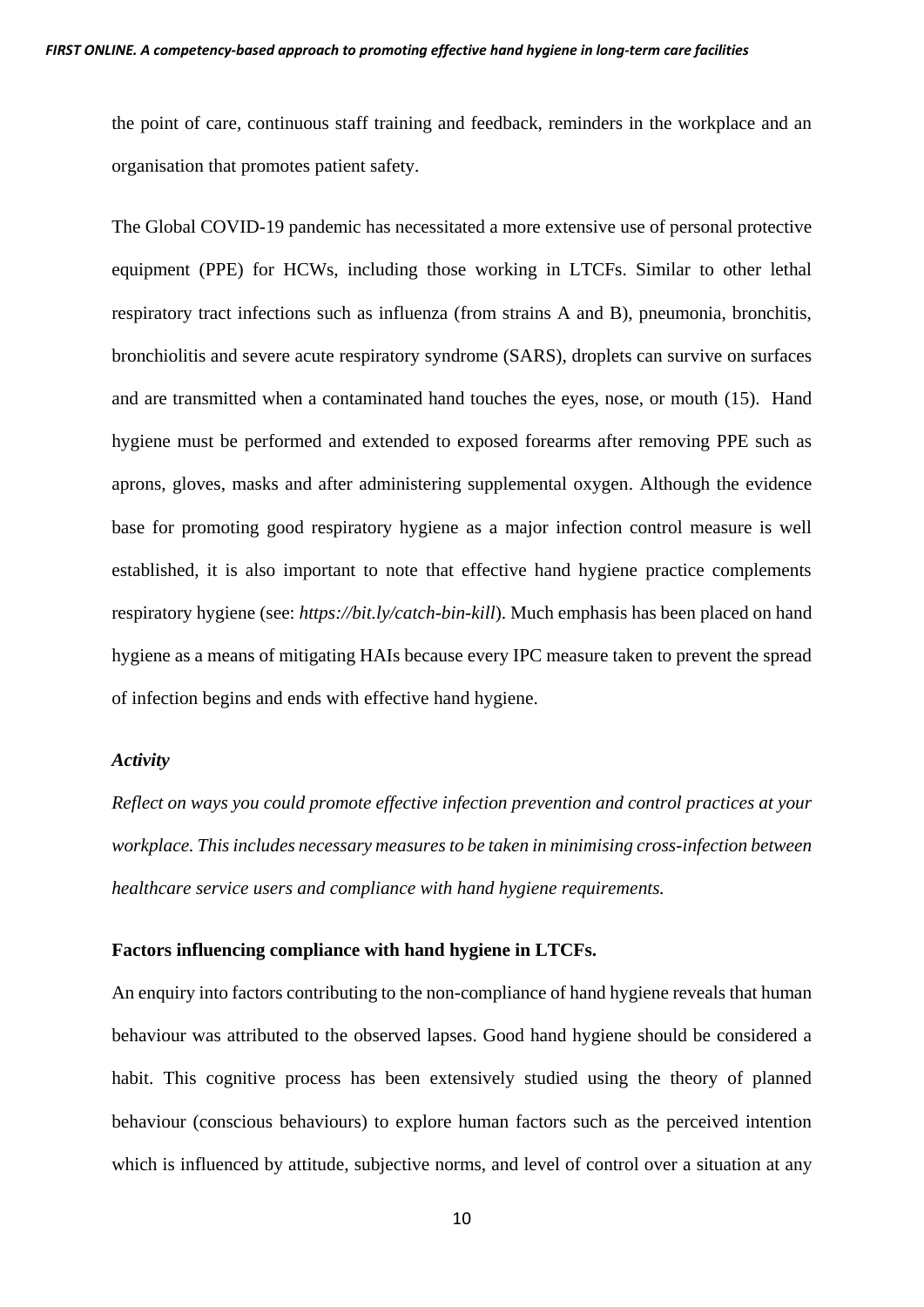given time (16). Therefore, knowledge of the consequence of not engaging in a behaviour is the major driving factor for engaging in such behaviour. In addition, the social norms behind these actions are often embedded in the organisational goals which suggest good role modelling by staff members.

As humans, our beliefs tend to shape how we think, which further determine our habits and everyday activities. Less conscious human behaviours often lead to promoting or less prioritisation of hand hygiene in the workplace (17,18). The feeling of disgust, responding to audits and the belief of protecting oneself and other HCW and service users is a driving factor for carrying out effective hand hygiene (16,18). In contrast, perceived lack of control over other factors such as time constraints, workload, frequent interruption, skin irritation and glove preference are barriers to effective hand hygiene (16,19,20). A common knowledge-based error often encountered during hand hygiene is non-compliance with all the steps involved in hand decontamination. This is a matter of concern as there is a strong belief among HCWs that hand hygiene has been performed, despite not being carried out effectively.

Gluyas (17) highlighted that errors resulting from deliberate and non-deliberate violations while undertaking hand hygiene may occur. Some violations are also accompanied by an assessment of the low risk involved in not performing hand hygiene. For instance, research shows that HCWs perceive non-compliance with two of the five moments for hand hygiene – before touching a patient, and after touching the surrounding area of a patient – as less risky than some of the other moments (17,21). Similarly, McLaughlin et al. (22) found that healthcare workers perceive the risk of cross-infection to be low after touching surfaces. More recent evidence by Stephens et al. (23) has revealed that pathogenic microorganisms are present in high levels on surfaces with human occupancy.

# *Activity*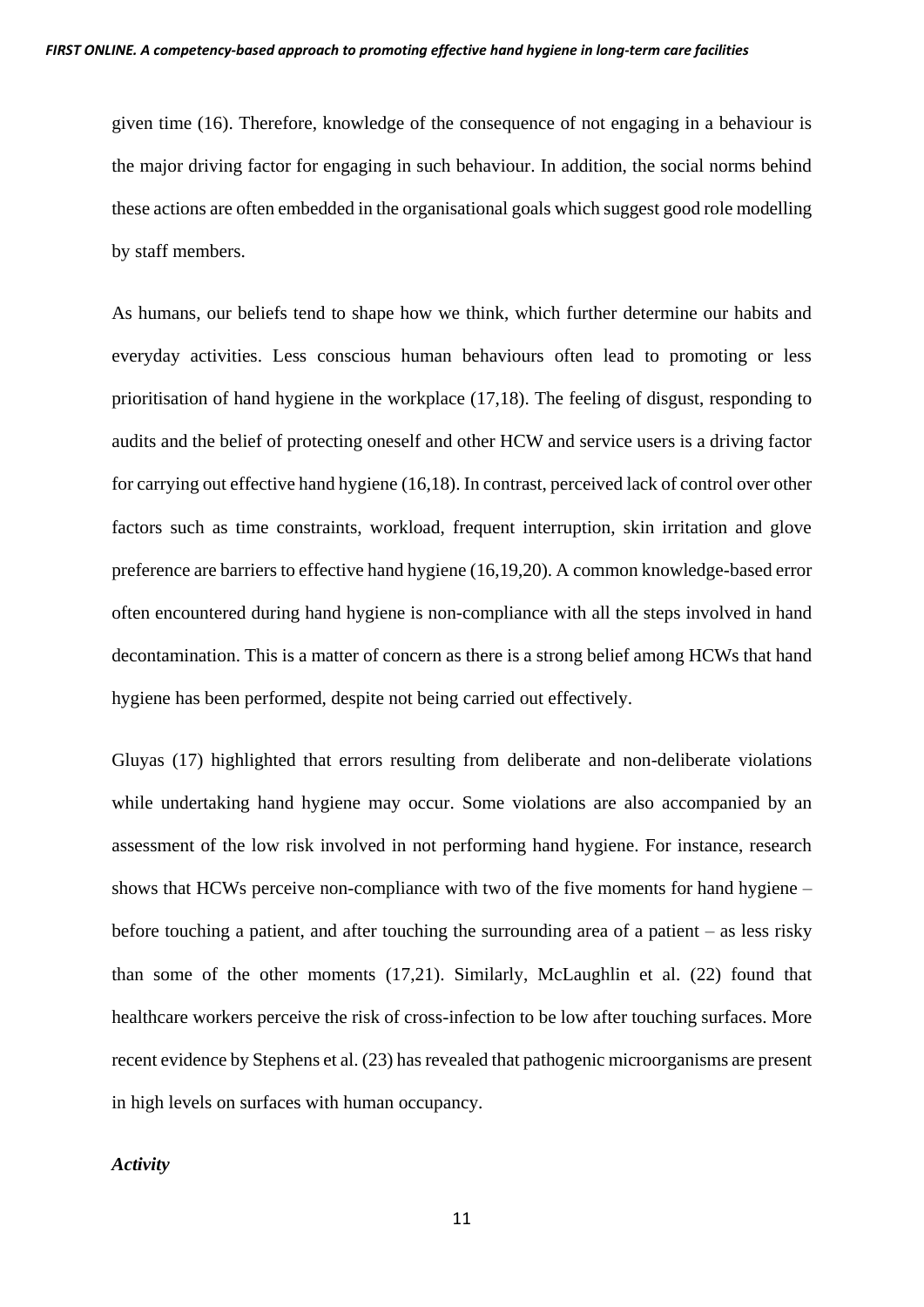*Consider the steps taken to effectively perform hands hygiene. Although these steps are supposed to be performed with minimum conscious thought, reflect on how often each step is completed. (See: [https://bit.ly/hand-hygiene-information\)](https://bit.ly/hand-hygiene-information).*

Cognitive performance of hand hygiene is often affected by much familiarity with the task and coping with adjustment in work situations, and there is a high tendency of staff to work around evidence-based guidelines. Although strategic placing of infographics on the procedure for performing effective hand hygiene is likely to minimise errors observed during routine hand hygiene, prior reflection on such activity should be encouraged to enhance the cognitive process. However, according to McLaughlin et al. (22), it is almost certain that in life-saving situations, such as preventing falls and assisting a choking patient, where compliance with hand hygiene may be challenging, HCWs may not miss the opportunity to carry out hand hygiene if they perceive any risk to themselves. Moreover, while some of these slips and lapses are in response to exceptional circumstances which are beyond their control, others may be deliberate due to the lack of knowledge, poor role modelling or little organisational support (17,24). Another form of non-compliance is the excessive use of gloves or the belief in using gloves as a substitute for hand hygiene. In this regard, appropriate hand hygiene after the use of gloves in healthcare settings has been emphasised by several authors (25,26). The aim is to reduce the colonisation of microorganisms on the palm and wrist which often result from inappropriate donning and doffing of hand gloves.

Several environmental factors have been linked to low compliance with hand hygiene in healthcare. Time constraints for staff are frequently cited in the literature as one of the biggest factors that prevent compliance with hand hygiene (18,19,27). As well as time, Gluyas and Morrison (27) identified inadequate knowledge on IPC and pressure due to increased workload as negative factors. It was also recognised that the structure and layout of some facilities may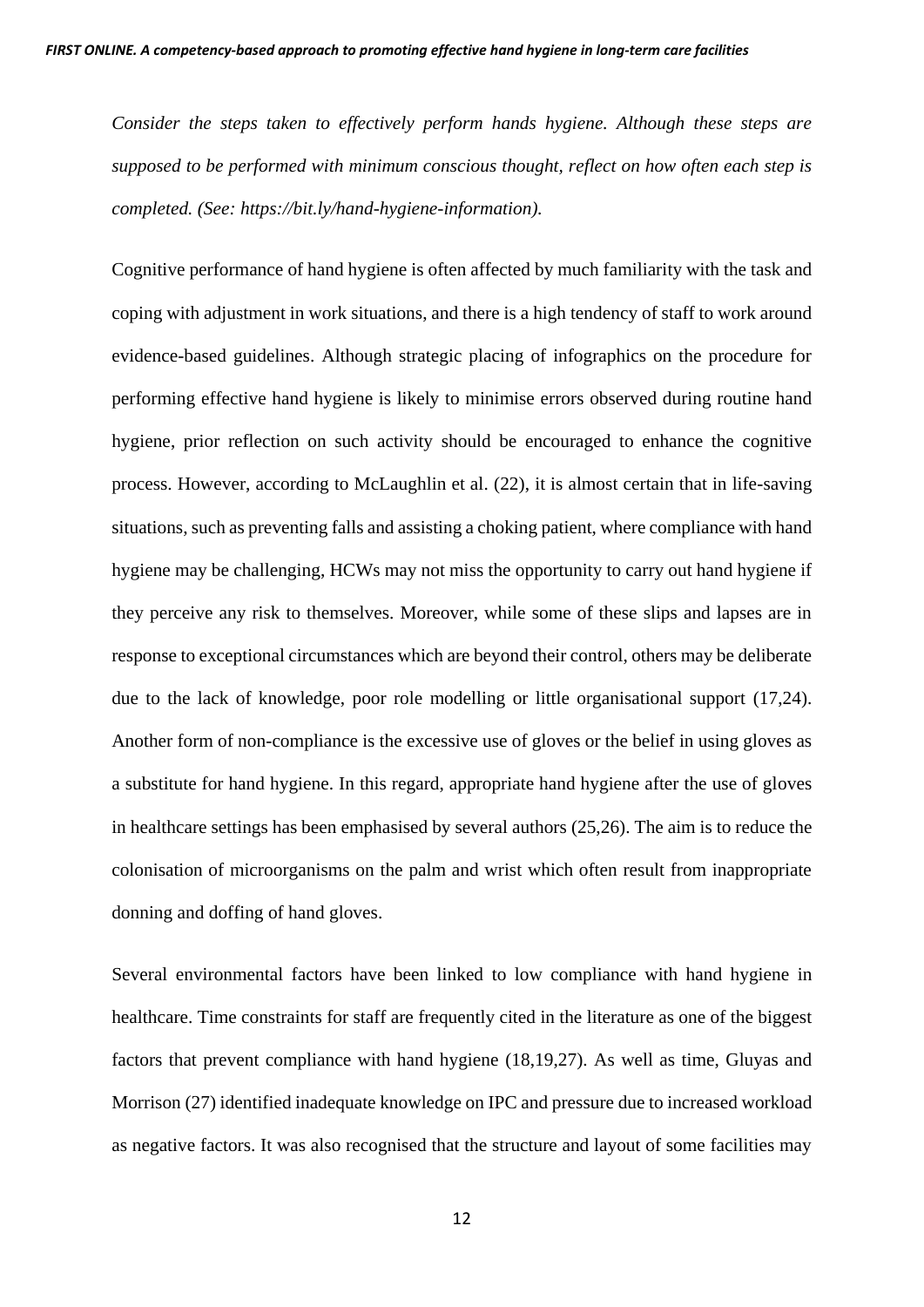not promote effective infection prevention and hand hygiene. For example, poor siting of sanitising gel dispensers, sluice and washbasins may likely not suit the work plan of HCWs. White et al. (16) identified the availability of facilities themselves as one of the most frequently reported factors which negatively influenced compliance.

# **Improving compliance with hand hygiene using the competency framework for IPC practitioners**

Competencies are demonstrated ability to apply knowledge, skills, and attitudes for personal development to achieve observable results. These motives and personal traits often exhibited by individuals help them evaluate how they perform certain tasks. In 2011, the Infection Prevention Society (IPS) developed a framework to enable IPC practitioners to enhance their knowledge and skills to help increase patient safety and quality of care (8). This framework which comprises four core competencies and domains can aid in assessing education programmes, staff appraisal and review of organisational structures to determine areas for improvement and further training requirements. The competency framework and domains comprise (i) clinical practice; (ii) quality improvement  $\&$  research; (iii) education; and (v) leadership and management. Table 1 provides guidance on the knowledge and skill that staff members responsible for the development and implementation of IPC measures in LTCFs should have, in order to carry out their responsibilities. Particular emphasis was paid to the IPS core competencies because it gives a summary of the skill base required for effective practice in specific job roles. This also coincides with the step-wise approach to implementing the WHO (14) multimodal hand hygiene improvement strategy which is (i) facility preparedness; (ii) baseline evaluation; (iii) implementation; (iv) follow-up evaluation; and (v) review and planning. Furthermore, recommendations for improving hand hygiene compliance in the workplace were made based on the multimodal improvement strategy.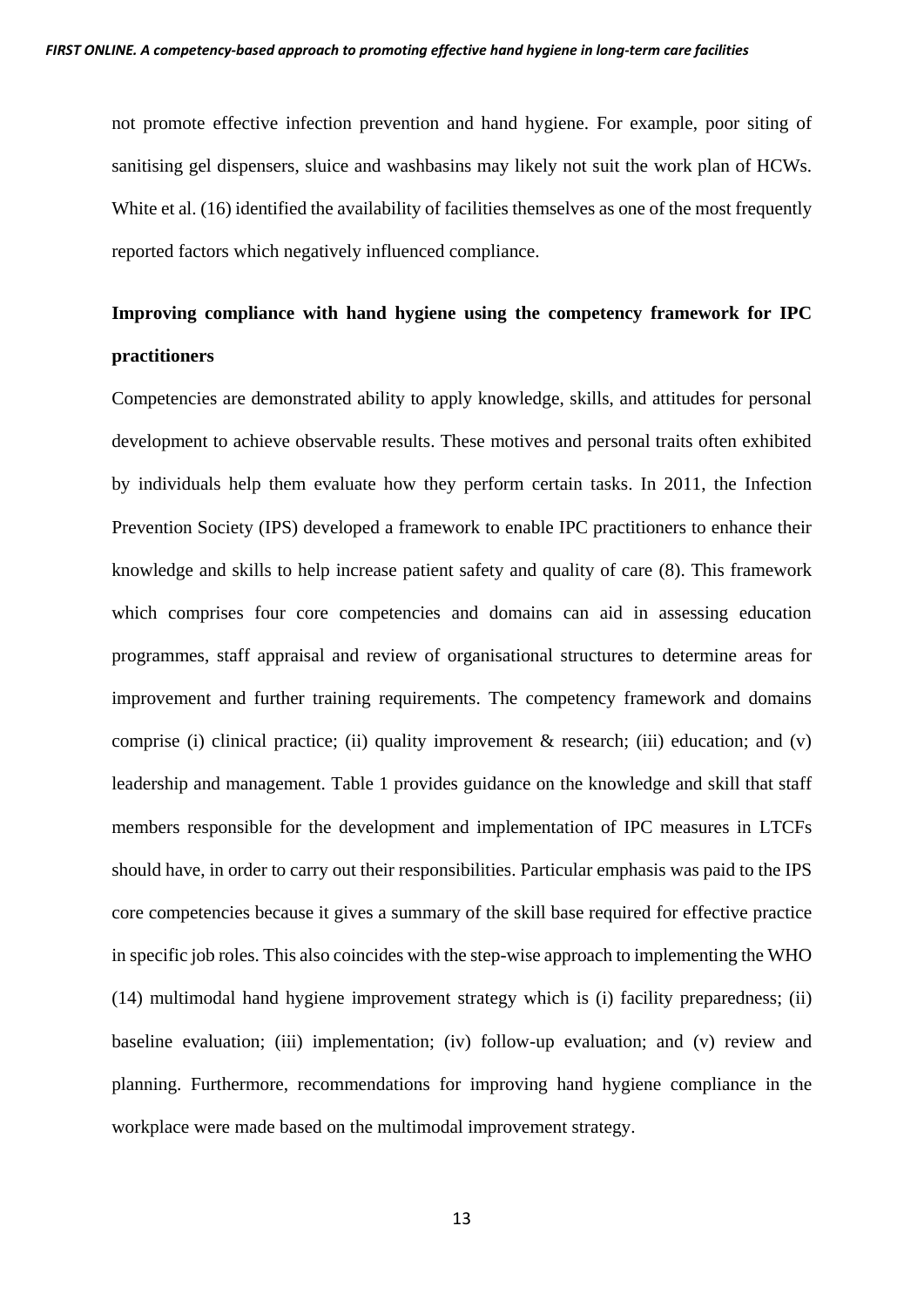# **Table 1:** IPS core competency and domains

| Deliver appropriate and effective information and advice on infection prevention and control |                                                                                                                                                                                                                                                                               |                                                                                                                                                                                                                                                                                                         |                                                                                                                                                                                        |                                                                                                                                                                                                                                                              |  |  |  |
|----------------------------------------------------------------------------------------------|-------------------------------------------------------------------------------------------------------------------------------------------------------------------------------------------------------------------------------------------------------------------------------|---------------------------------------------------------------------------------------------------------------------------------------------------------------------------------------------------------------------------------------------------------------------------------------------------------|----------------------------------------------------------------------------------------------------------------------------------------------------------------------------------------|--------------------------------------------------------------------------------------------------------------------------------------------------------------------------------------------------------------------------------------------------------------|--|--|--|
| Domain                                                                                       | <b>Practice Indicator</b>                                                                                                                                                                                                                                                     | Knowledge                                                                                                                                                                                                                                                                                               | <b>Skills</b>                                                                                                                                                                          | <b>Required level of competence</b>                                                                                                                                                                                                                          |  |  |  |
| <b>Clinical</b><br>practice                                                                  | Use surveillance data apply<br>the principles of<br>epidemiology to designing<br>and implementing strategies<br>to prevent and control<br>infection.<br>Advise on possible infection<br>risks based on healthcare<br>facility design and available<br>handwashing facilities. | Evidence underpinning IPC<br>including microbiology,<br>laboratory methods and reporting.<br>Immunology, antimicrobial<br>agents, resistance, and treatment<br>of infection; epidemiology of<br>HAI, infection transmission and<br>prevention. Infection prevention<br>in relevant clinical procedures. | Critical evaluation of<br>guidelines, research and<br>other sources of evidence<br>and application of findings<br>to clinical practice                                                 | <b>Entry-level clinical support</b><br><b>practitioners</b><br>Able to show a progression from the<br>position of assisted to supervised within 6<br>months.<br><b>Clinical support practitioners</b><br>Maintain competence as supervised<br>practitioners. |  |  |  |
|                                                                                              | Identify IPC risks and<br>develop appropriate<br>strategies to manage,<br>mitigate, minimise, or<br>contain them.                                                                                                                                                             | Principles of risk assessment,<br>management, governance, and<br>assurance; systems for<br>documenting, monitoring, and<br>reviewing risk                                                                                                                                                               | Evaluates current risk<br>assessments, appropriately<br>escalates them, and<br>communicates risks with<br>appropriate persons.<br>Design strategies to manage or<br>mitigate IPC risks |                                                                                                                                                                                                                                                              |  |  |  |
| <b>Education</b>                                                                             | Recognise gaps in<br>knowledge, skills and<br>competence of self and<br>others in relation to IPC<br>and develops<br>improvement strategies.                                                                                                                                  | Evidence underpinning infection<br>prevention and control practice                                                                                                                                                                                                                                      | Critical evaluation of guidelines,<br>research and other sources of<br>evidence and application of<br>findings to clinical practice.                                                   | Non-managerial employee<br>Supervised practitioners.<br><b>Managers</b><br>Independent practitioners                                                                                                                                                         |  |  |  |
|                                                                                              | Critically evaluate<br>research and other forms<br>of evidence to underpin<br>IPC advice.                                                                                                                                                                                     | Interpretation of research<br>findings, assessment of study<br>quality and validity of study<br>findings or recommendations                                                                                                                                                                             | Apply research findings to<br>clinical practice                                                                                                                                        |                                                                                                                                                                                                                                                              |  |  |  |
| Leadership<br>and<br>manageme<br>nt                                                          | Communicate IPC<br>information effectively in<br>a verbal and/or written<br>format at an appropriate<br>level for the target<br>audience.                                                                                                                                     | Strategies for delivering<br>information effectively                                                                                                                                                                                                                                                    | Communicate complex messages<br>clearly and effectively.<br>Evaluate the effectiveness of<br>communication                                                                             | <b>Senior support practitioners</b><br>/ Staff nurses<br>Should have attained the supervised<br>competence level upon recruitment.<br>Line managers<br>Must be independent practitioners.                                                                    |  |  |  |
|                                                                                              | Communicate confidently<br>and competently to staff<br>and service users and the<br>public about infection and<br>IPC at a level to suit the<br>audience.                                                                                                                     | Appropriate and timely IPC<br>information                                                                                                                                                                                                                                                               | Uses a wide range of<br>communication strategies<br>to meet the needs of their<br>audience i.e., leaflets,<br>dashboards, reports                                                      |                                                                                                                                                                                                                                                              |  |  |  |
|                                                                                              | Develop, assist, and<br>encourage staff and team<br>members to practice<br>effectively and efficiently<br>including engagement<br>events with service users<br>and the public where<br>applicable and appropriate<br>to do so.                                                | Knowledge of the best<br>evidence underpinning<br>infection prevention and<br>control practice.                                                                                                                                                                                                         | Identify and build effective<br>relationships                                                                                                                                          |                                                                                                                                                                                                                                                              |  |  |  |
|                                                                                              | Build and sustain<br>effective working<br>relationships, influencing<br>others to recognise the<br>importance of IPC<br>practice in promoting,<br>improving, and<br>maintaining patient safety.                                                                               | Relationship management                                                                                                                                                                                                                                                                                 | Identify, build, and maintain key<br>relationships                                                                                                                                     |                                                                                                                                                                                                                                                              |  |  |  |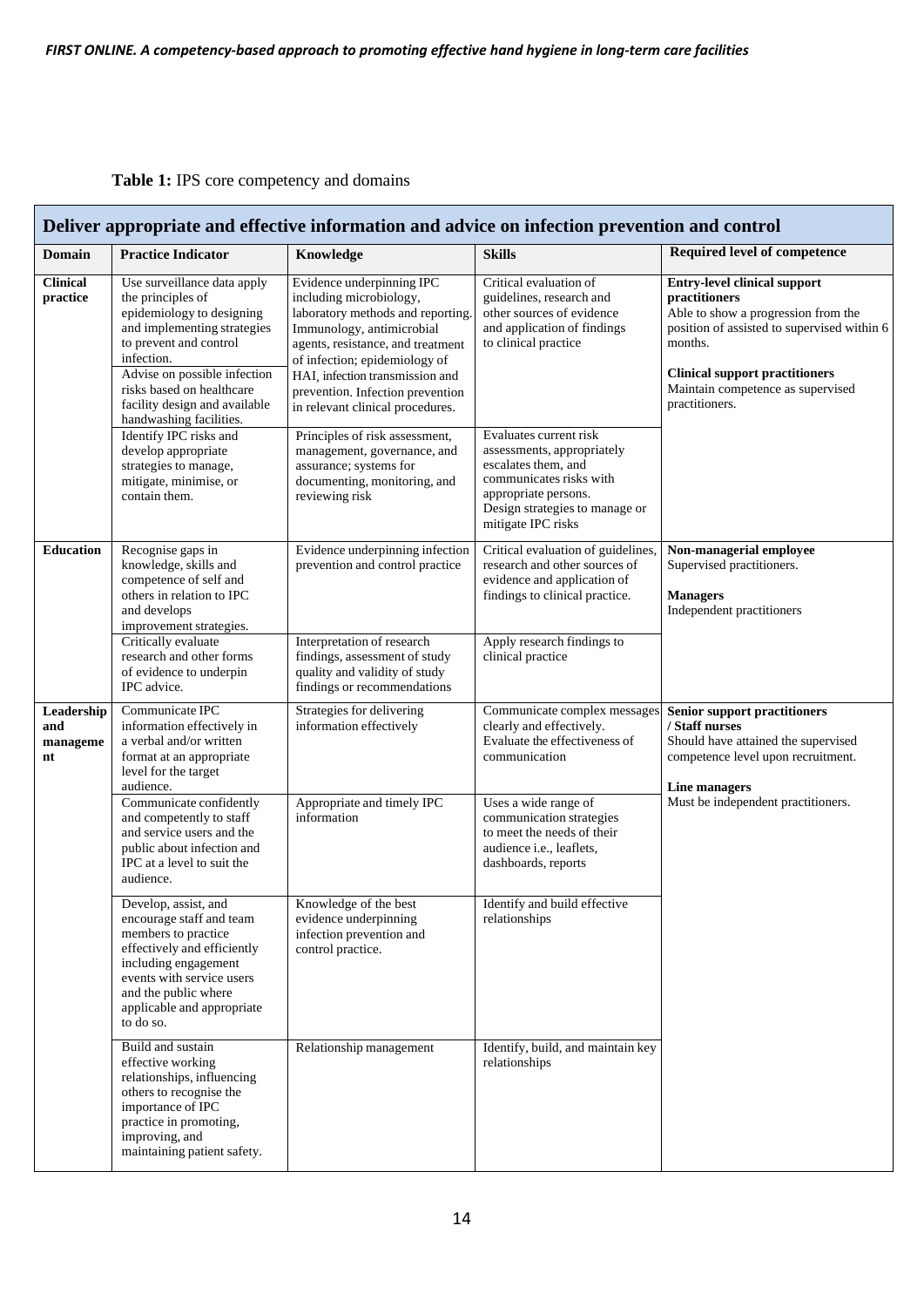| Quality<br>improveme<br>nt and<br>research | Methodologies to develop,<br>support and maintain<br>effective root cause analysis<br>processes.                                                                    | Knowledge of the best<br>evidence underpinning<br>infection prevention and<br>control practice. | Critical evaluation of<br>guidelines, research and<br>other sources of evidence<br>and application of findings<br>to clinical practice. | Lead nurse & Practice development<br>nurse<br>Must be independent practitioners |
|--------------------------------------------|---------------------------------------------------------------------------------------------------------------------------------------------------------------------|-------------------------------------------------------------------------------------------------|-----------------------------------------------------------------------------------------------------------------------------------------|---------------------------------------------------------------------------------|
|                                            | Develop a strategy for<br>providing and sustaining an<br>effective infection prevention<br>& control service aligned to<br>organisational objectives and<br>vision. | Knowledge of the best evidence<br>underpinning infection<br>prevention and control practice.    | Critical evaluation of guidelines,<br>research, and other sources of<br>evidence and application of<br>findings to clinical practice    |                                                                                 |

#### *Adopted from IPS Competencies 2020 Version 2.1*

*Assisted: Performs the skill, task, or responsibility but under direct or indirect supervision Supervised: Performs the skill, task, or responsibility as an autonomous practitioner Independent: Practitioner who has the knowledge and skills to work autonomously without any supervision or assistance.*

## **Support for improving compliance with IPC in LTCFs.**

Insufficient time, poor knowledge, and pressure due to increased workload and organisational barriers have been attributed to the noncompliance with effective hand hygiene. In the light of the contributing factors to non-compliance with hand hygiene discussed in the previous section, various studies recommended that a habit of effective hand hygiene can be formed with practice (18,28,29). It was further emphasised that the development of habitual hand hygiene practices as unconscious automated behaviour could lead to better compliance with IPC measures (18). According to Lally et al. (30), it can take between 18 to 254 days for a behaviour to transform into a habit. While this period is highly subjective to the individual, Lee et al. (31) also observed that repetitive theoretical and practice sessions lead to a significant improvement of the HCW's competencies in IPC in their workplace. Gluyas (17) also emphasised the need for senior healthcare staff to act as role models in promoting hand hygiene in their workplaces. It was further suggested that a lack of role modelling could contribute to low levels of compliance with all 5 moments of hand hygiene by staff members (17). Hence, there is the need to develop a competency-based framework for training healthcare support workers in IPC.

While evidence underpinning IPC such as epidemiology of HAI, infection transmission and prevention procedures are basic requirements for an entry-level practitioner which can be developed further through practice and education. Lee et al. (31) identified that education,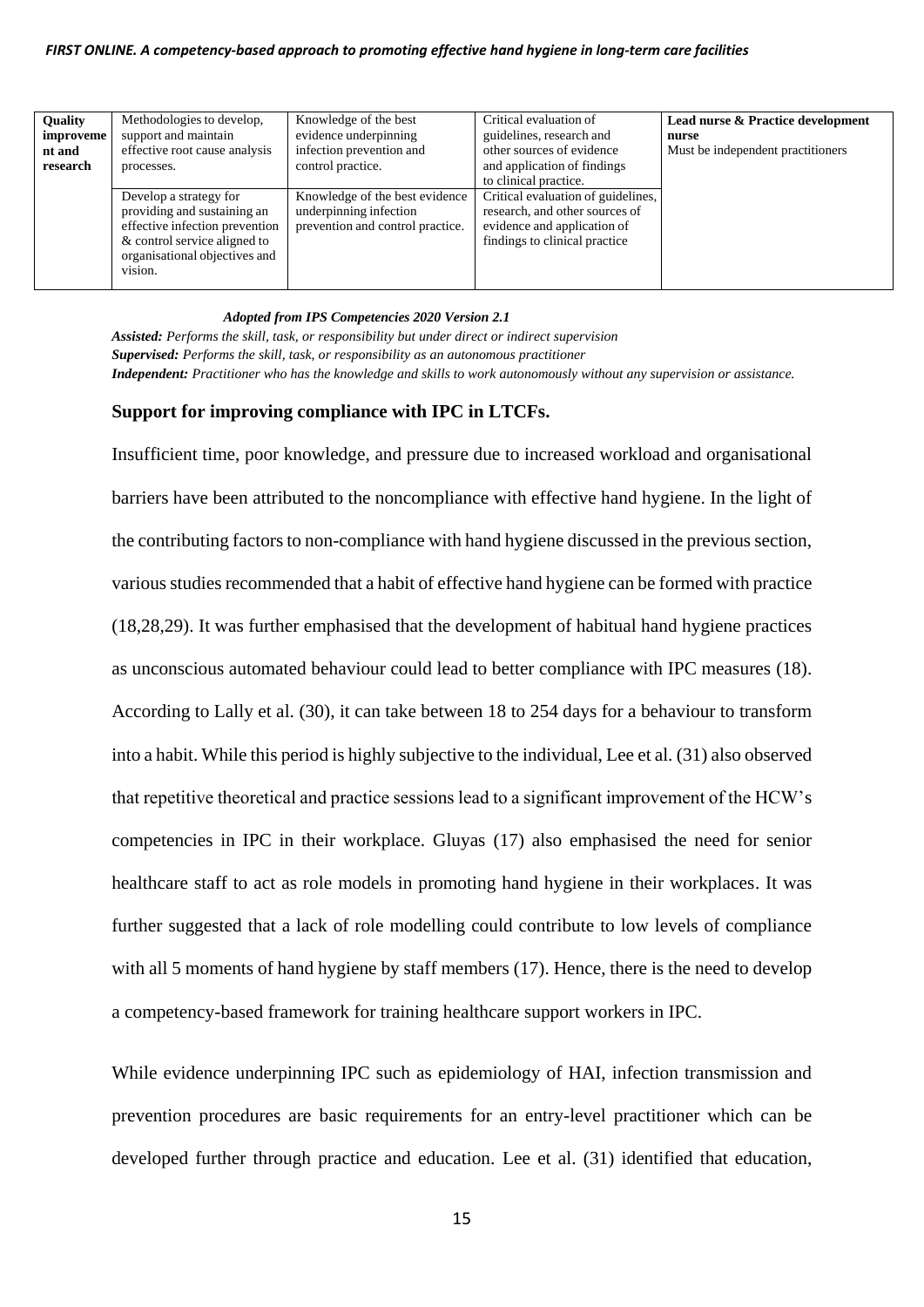monitoring, and feedback were components of an IPC training programme that resulted in significant behavioural change within healthcare staff in LTCFs. Koo et al. (32) also highlighted how training can influence compliance, with self-reported compliance with hand hygiene independently associated with the receipt of training and participation in a previous hand hygiene campaign. It is however certain that progressing from one competency level to another provides IPC practitioners with the ability to display evidence of IPC competencies expected in a previous role, as well as their willingness to work towards specialist advanced competencies.

Giving timely feedback as a means of motivating and empowering staff to continue with optimal hand hygiene practice have been recommended in various literature (33,34). While this approach is likely to encourage good practice, Burnett (35) suggested that feedback provided to staff should focus on hand hygiene compliance rather than non-compliance, as this is more likely to impede the personal development of defaulting staff. Lee et al. (31) have also suggested that frequent training, continuous audits, and timely feedback bring about behavioural change amongst HCWs working in LTCFs. Furthermore, considering the role of audits in IPC, Erasmus et al. (21) and Srigley et al. (34) advised that a positive response resulting from an awareness of being assessed is likely to bring about a behaviour change. Therefore, positive feedback on IPC compliance also provides support for behaviour change as junior staff members are most likely to change practice with motivation from their senior colleagues.

Storr et al. (33) recommended a series of best practice elements for effective infection prevention and control programmes in line with WHO recommendations. These comprise implementing efficient IPC programmes, continuous training, monitoring and feedback, and adequate institutional support. In this paper, the author recommended an integration of the IPC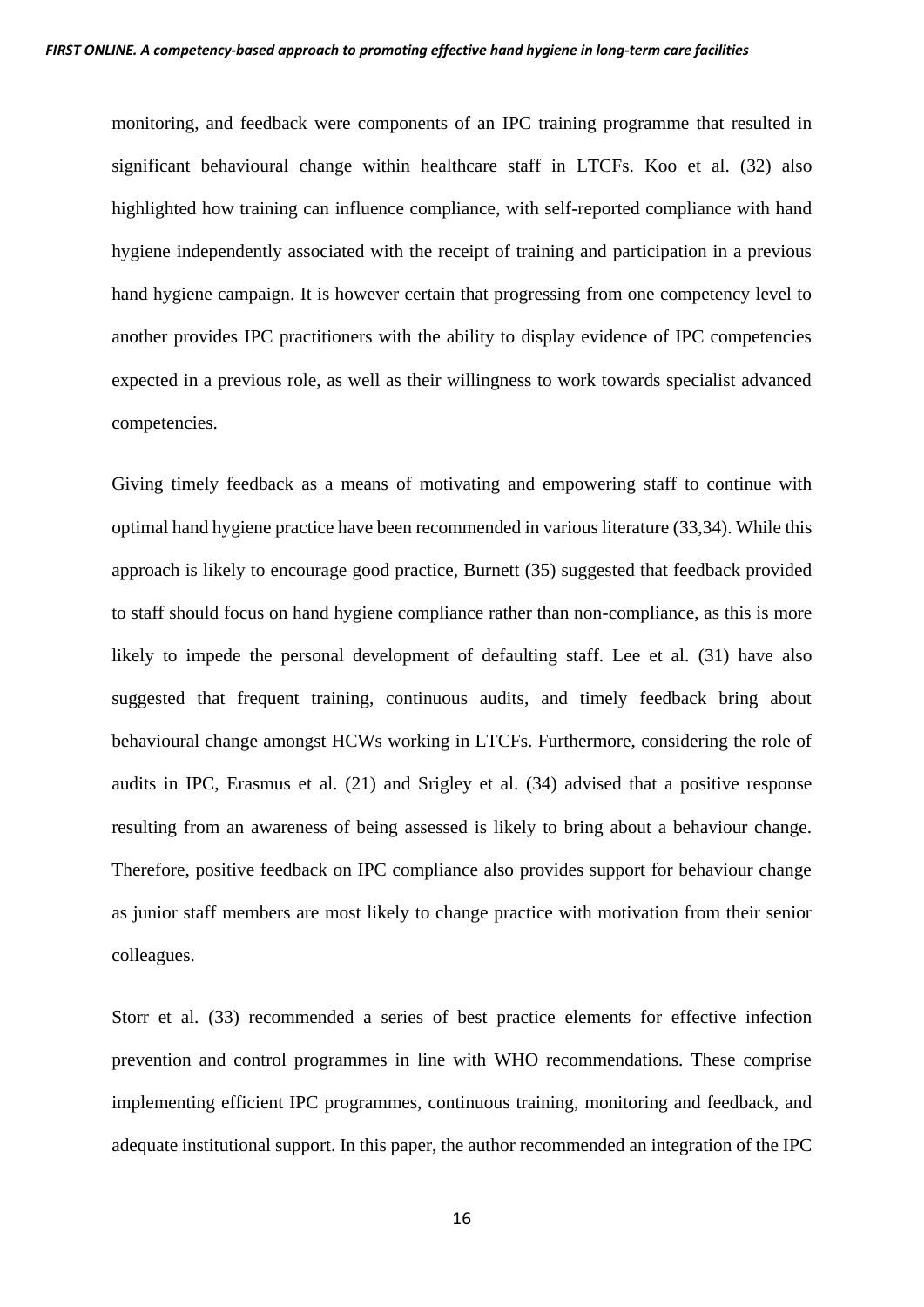competencies as an approach to implementing the WHO multimodal strategy. Working through the assisted, supervised, and independent competency levels further enable practitioners to meet evidence-based recommendations proffered in recent literature on hand hygiene compliance (33,36). The competencies also promote self-reported compliance with hand hygiene which is independently associated with receipt of training and participation in previous hand hygiene campaigns.

In the recently published report by the WHO (36) on promoting quality health care, it was revealed that inadequate access to handwashing facilities and poor hand hygiene habits in health care settings suggests that good IPC practices may be difficult to implement. Surprisingly, poor positioning of handwashing facilities and the inability to access alcoholbased handrub at the point of care were identified as factors that impede recommended IPC practices (36). These findings reflect those of Salcedo-Cifuentes et al. (37) who also reported that hand hygiene compliance goes beyond good habits but also the availability of handwashing sinks or alcohol-based disinfectants at the point of care, and proper management. In addition to the availability of hand hygiene facilities, its visibility is also an important factor that is likely to increased handwashing practices. Thus, the positioning of hand hygiene stations should be strategically considered when planning and redesigning healthcare facilities.

In using the IPC framework, HCWs are able to adopt components of the multimodal strategy for hand hygiene. Achieving the required level of competence that corresponds with the education and clinical practice domains implies that access to a safe hand washing facility at the point of care and continuous staff training is guaranteed. Efficient leadership and management within the healthcare team further encourages constructive feedback in the workplace. In this regard, where the knowledge and skills corresponding to quality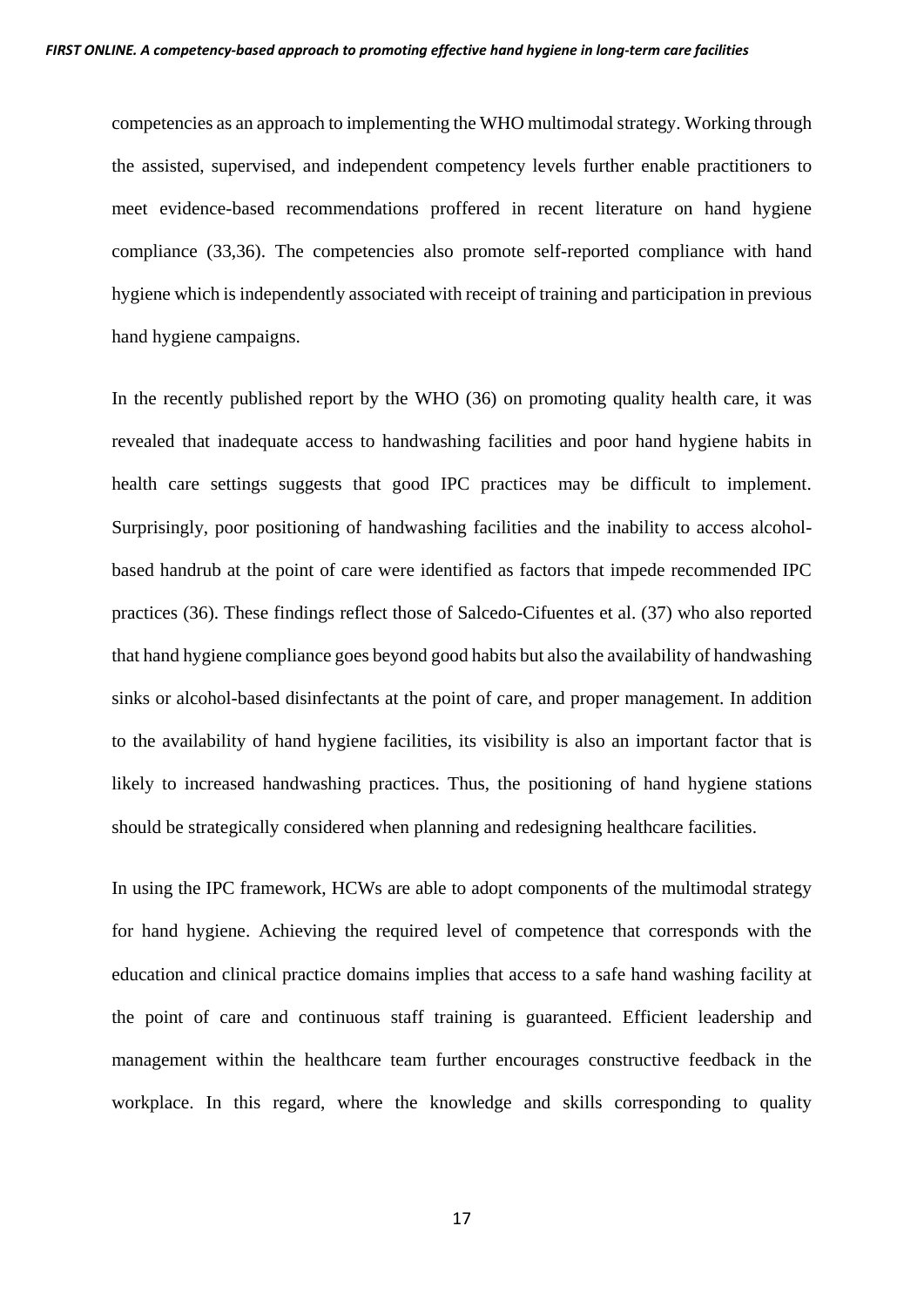improvement and research domain have been met, it may then be considered that the organisation adheres to promoting patient safety in its day-to-day activities.

#### **Conclusions and recommendations for effective practice**

This paper has argued that nurses and nursing assistants play a major role in delivering safe and effective care in LTCFs. While these facilities make up a valuable proportion of the healthcare systems globally, it becomes important to establish at least the minimum IPC requirements, which represent a strong knowledge base for developing effective competencies. The author's practice recommendations are based on the WHO step-wise approach to implementing the multimodal hand hygiene improvement strategy. While senior HCWs often serve as role models for other junior staff through education and mentoring at the point of care, they should also be able to influence behaviour towards efficient hand hygiene practices. Furthermore, it is important that senior practitioners recognise any skill gaps within the IPC team and contribute towards the personal development of team members. Therefore, assisting practitioners who may be new to infection prevention and control to develop their knowledge and skills should be the first call of action with regards to building an institutional safety climate. A practitioner who may require observation and direction to carry out a specific task or unfamiliar role must be supported with constructive feedback. As a step-wise approach to maintaining effective IPC strategy, providing appropriate infrastructures, giving timely feedback on hand hygiene compliance, and providing an enabling environment are critical elements that should form key performance indicators in LTCFs.

# **Funding**

No funding was received for this study.

# **Conflict of interest statement**

18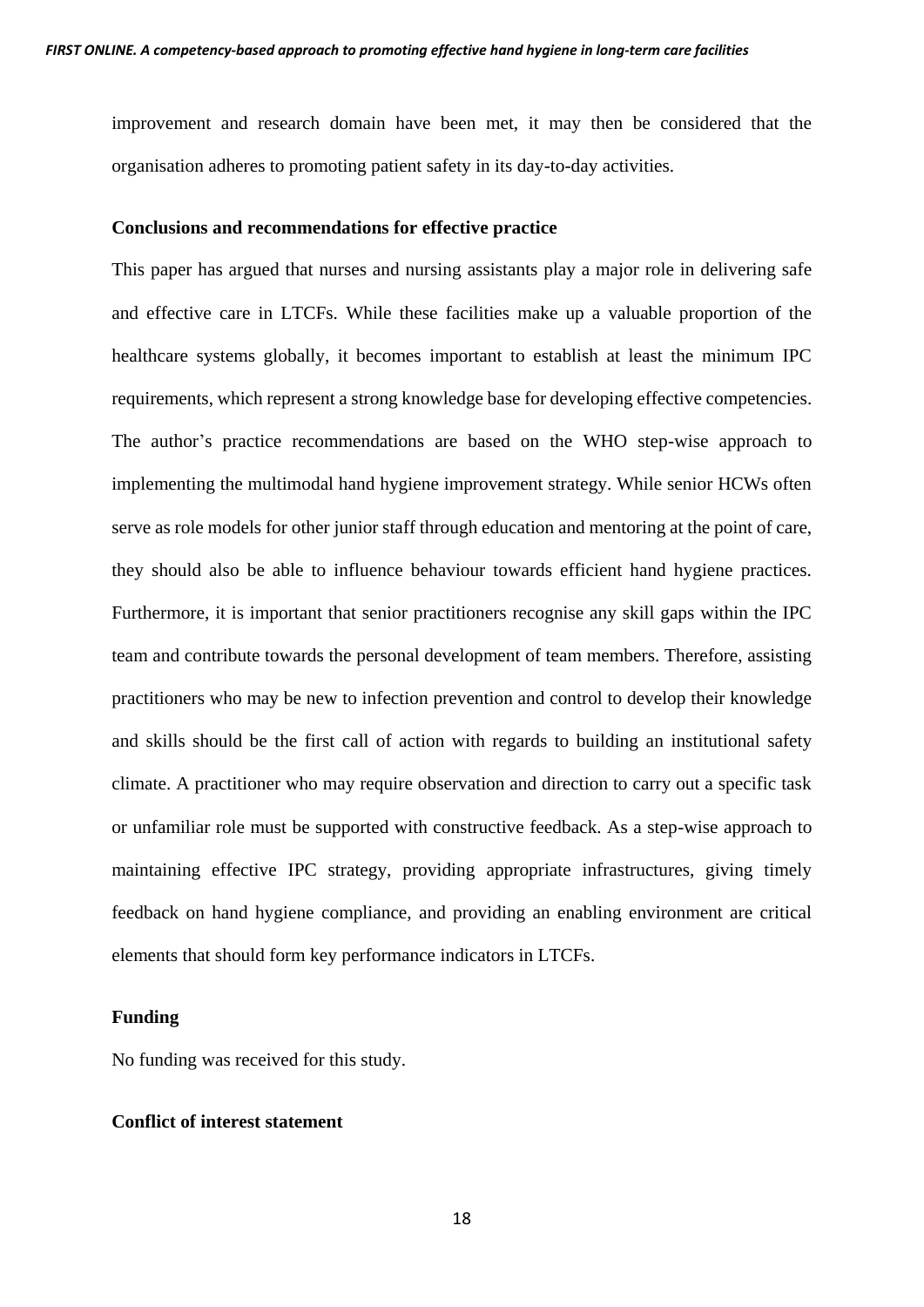The authors declare no conflict of interest. The opinions expressed are the authors' own and not those of their employers, or any other organisation.

#### **References**

- 1. Marengoni A, Angleman S, Melis R, Mangialasche F, Karp A, Garmen A, et al. Aging with multimorbidity: A systematic review of the literature. Ageing Res Rev. 2011;10(4):430–9. https://doi.org/10.1016/j.arr.2011.03.003.
- 2. Nucleo E, Caltagirone M, Marchetti VM, D'Angelo R, Fogato E, Confalonieri M, et al. Colonization of long-term care facility residents in three Italian Provinces by multidrug-resistant bacteria. Antimicrob Resist Infect Control. 2018;7(1):33. https://doi.org/10.1186/s13756-018-0326-0.
- 3. Price LB, Hungate BA, Koch BJ, Davis GS, Liu CM. Colonizing opportunistic pathogens (COPs): The beasts in all of us. PLoS Pathog. 2017;13(8):e1006369. https://doi.org/10.1371/journal.ppat.1006369.
- 4. Nguyen LKN, Megiddo I, Howick S. Challenges of infection prevention and control in Scottish long-term care facilities. Infect Control Hosp Epidemiol. 2020;41(8):943–5. https://doi.org/10.1017/ice.2020.113.
- 5. Hossain MM, Mazumder H, Tasnim S, Nuzhath T, Sultana A. Geriatric Health in Bangladesh during COVID-19: Challenges and Recommendations. J Gerontol Soc Work. 2020;63(6–7):724–7. https://doi.org/ 10.1080/01634372.2020.1772932.
- 6. Kadri A, Rapaport P, Livingston G, Cooper C, Robertson S, Higgs P. Care workers, the unacknowledged persons in person-centred care: A secondary qualitative analysis of UK care home staff interviews. PLoS One. 2018;13(7):e0200031. https://doi.org/10.1371/journal.pone.0200031.
- 7. Centers for Disease Control and Prevention. Nursing Homes and Assisted Living (Long-term Care Facilities [LTCFs]) [Internet]. National Center for Emerging and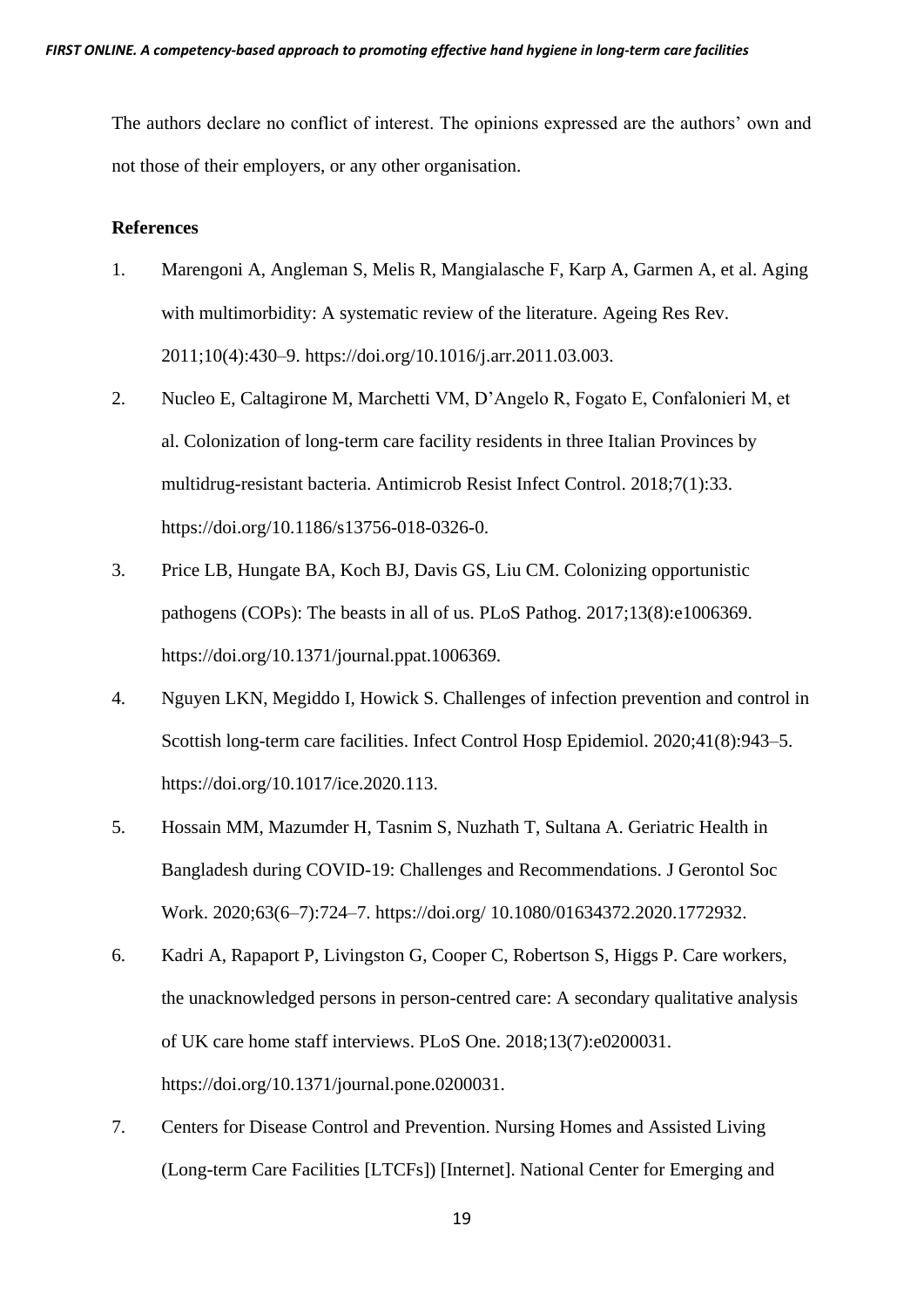Zoonotic Infectious Diseases (NCEZID). 2020. Available from: https://www.cdc.gov/longtermcare/index.html (accessed 31 December 2021).

- 8. Burnett E. Outcome competences for practitioners in infection prevention and control: Infection prevention society and competency steering group. J Infect Prev. 2011;12(2):67–90. https://doi.org/10.1177/1757177410395797.
- 9. Nursing and Midwifery Council. The Code: Standards of conduct, performance and ethics for nurses and midwives [Internet]. Nursing and Midwifery Council. 2018. Available from: https://www.nmc.org.uk/globalassets/sitedocuments/nmcpublications/nmc-code.pdf (accessed 31 December 2021).
- 10. World Health Organisation. WHO guidelines on hand hygiene in health care: first global patient safety challenge: clean care is safer care [Internet]. Geneva, Switzerland; 2009. Available from: https://www.ncbi.nlm.nih.gov/books/NBK144013 (accessed 31 December 2021).
- 11. World Health Organisation. Hand hygiene: Why, how & when? Save lives: Clean your hands [Internet]. Geneva, Switzerland; 2009. Available from: https://www.who.int/gpsc/5may/Hand Hygiene Why How and When Brochure.pdf (accessed 31 December 2021).
- 12. Loveday HP, Wilson JA, Pratt RJ, Golsorkhi M, Tingle A, Bak A, et al. Epic3: National evidence-based guidelines for preventing healthcare-associated infections in nhs hospitals in england. J Hosp Infect. 2014;86(S1). https://doi.org/10.1016/S0195- 6701(13)60012-2.
- 13. World Health Organisation. Frequently asked questions. Save lives: Clean your hands [Internet]. Geneva, Switzerland; 2010. Available from: https://www.who.int/gpsc/5may/PS\_faq5mai\_2010\_47\_en.pdf?ua=1 (accessed 31 December 2021).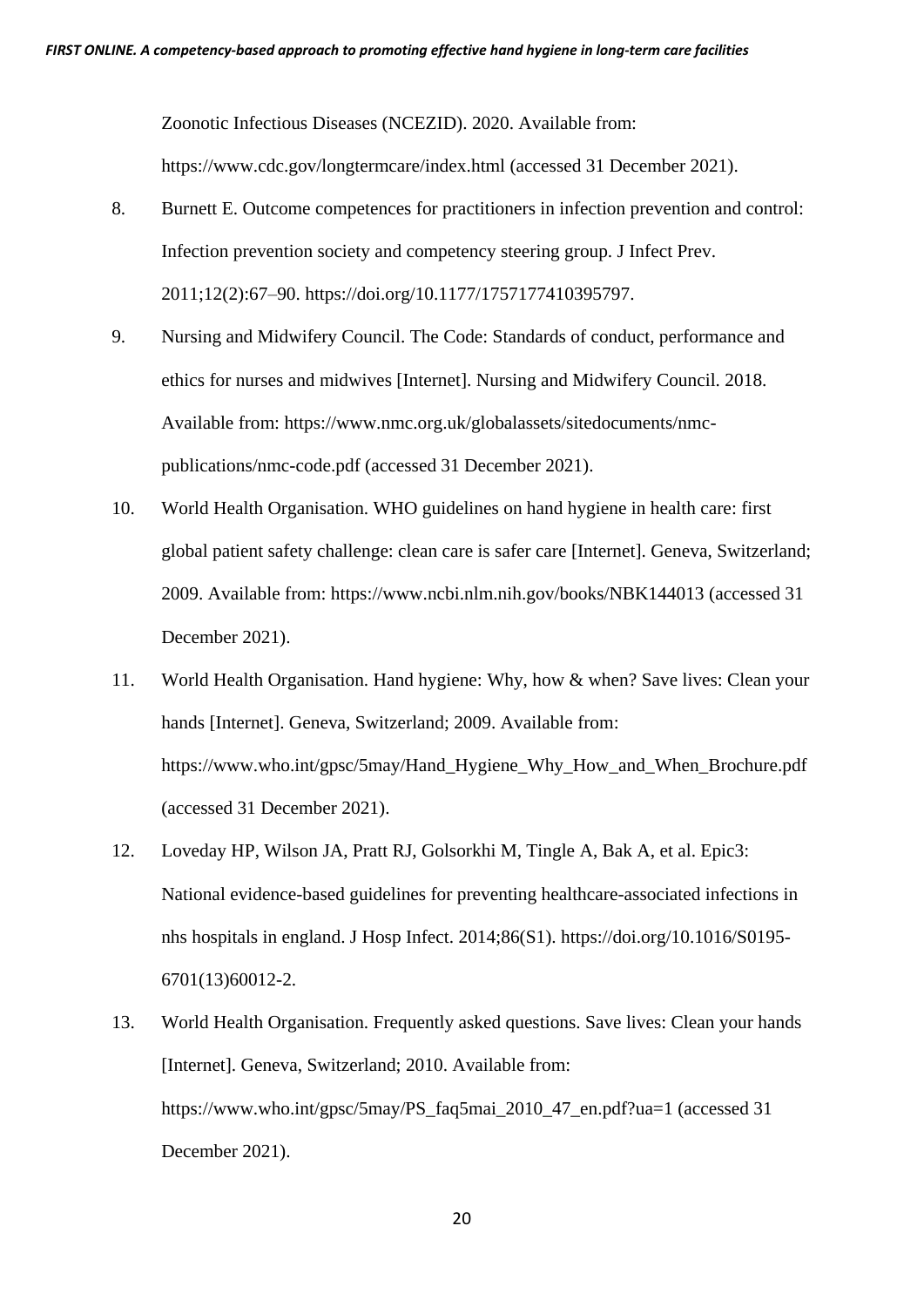- 14. World Health Organisation. Guide to the implementation. A guide to the implementation of the WHO multimodal hand hygiene improvement strategy [Internet]. 2009. Available from: http://www.who.int/gpsc/5may/Guide\_to\_Implementation.pdf (accessed 31 December 2021).
- 15. Department of Health and Social Care. Guidance on COVID-19: infection prevention and control [Internet]. 2020. Available from: https://www.gov.uk/government/publications/wuhan-novel-coronavirus-infectionprevention-and-control (accessed 31 December 2021).
- 16. White KM, Jimmieson NL, Obst PL, Graves N, Barnett A, Cockshaw W, et al. Using a theory of planned behaviour framework to explore hand hygiene beliefs at the "5 critical moments" among Australian hospital-based nurses. BMC Health Serv Res. 2015;15(1):1–9. https://doi.org/10.1186/s12913-015-0718-2.
- 17. Gluyas H. Understanding non-compliance with hand hygiene practices. Nurs Stand. 2015;29(35):40–6. https://doi.org/10.7748/ns.29.35.40.e9929.
- 18. Kupfer TR, Wyles KJ, Watson F, La Ragione RM, Chambers MA, Macdonald AS. Determinants of hand hygiene behaviour based on the Theory of Interpersonal Behaviour. J Infect Prev. 2019;20(5):232–7. https://doi.org/10.1177/1757177419846286.
- 19. Smith JD, Corace KM, MacDonald TK, Fabrigar LR, Saedi A, Chaplin A, et al. Application of the Theoretical Domains Framework to identify factors that influence hand hygiene compliance in long-term care. J Hosp Infect. 2019;101(4):393–8. https://doi.org/10.1016/j.jhin.2018.12.014.
- 20. Chatfield SL, DeBois K, Nolan R, Crawford H, Hallam JS. Hand hygiene among healthcare workers: A qualitative meta summary using the GRADE-CERQual process.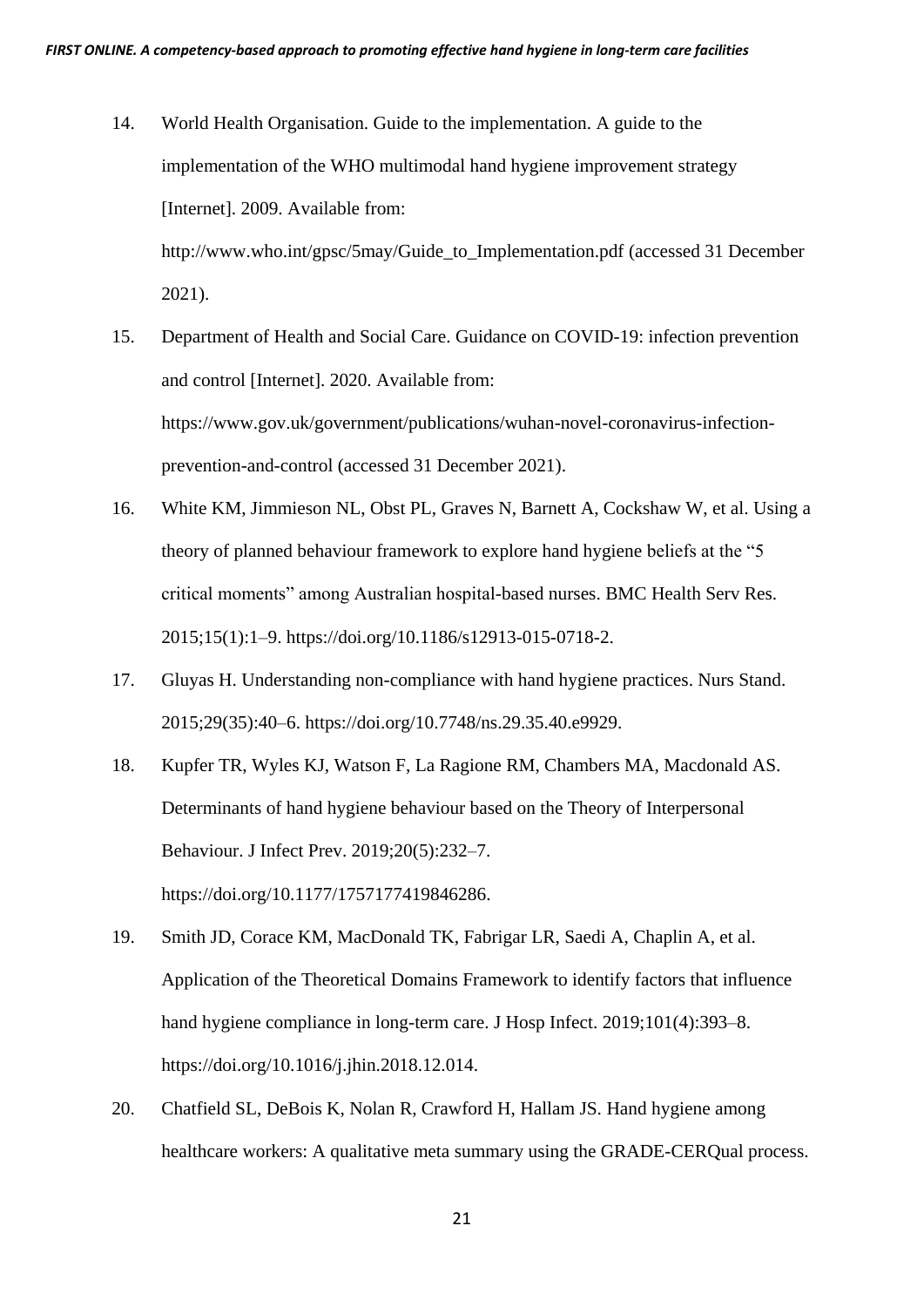J Infect Prev. 2017;18(3):104–20. https://doi.org/10.1177/1757177416680443.

- 21. Erasmus V, Daha TJ, Brug H, Richardus JH, Behrendt MD, Vos MC, et al. Systematic Review of Studies on Compliance with Hand Hygiene Guidelines in Hospital Care. Infect Control Hosp Epidemiol. 2010;31(3):283–94. https://doi.org/10.1086/650451.
- 22. McLaughlin AC, Walsh F, Bryant M. Effects of knowledge and internal locus of control in groups of health care workers judging likelihood of pathogen transfer. Hum Factors. 2013;55(4):803–14. https://doi.org/10.1177/0018720813476546.
- 23. Stephens B, Azimi P, Thoemmes MS, Heidarinejad M, Allen JG, Gilbert JA. Microbial Exchange via Fomites and Implications for Human Health. Curr Pollut Reports. 2019;5(4):198–213. https://doi.org/10.1007/s40726-019-00123-6.
- 24. Seo HJ, Sohng KY, Chang SO, Chaung SK, Won JS, Choi MJ. Interventions to improve hand hygiene compliance in emergency departments: a systematic review. J Hosp Infect. 2019;102(4):394–406. https://doi.org/10.1016/j.jhin.2019.03.013.
- 25. Picheansanthian W, Chotibang J. Glove utilization in the prevention of cross transmission: a systematic review. JBI database Syst Rev Implement reports. 2015;13(4):188–230. https://doi.org/10.11124/jbisrir-2015-1817.
- 26. Ford C, Park LJ. How to apply and remove medical gloves. Br J Nurs. 2019;28(1):26– 8. https://doi.org/10.12968/bjon.2019.28.1.26.
- 27. Gluyas H, Morrison P. Patient Safety: An Essential Guide. London, United Kingdom: Palgrave Macmillan; 2013.
- 28. Smiddy MP, O'Connell R, Creedon SA. Systematic qualitative literature review of health care workers' compliance with hand hygiene guidelines. Am J Infect Control. 2015;43(3):269–74. https://doi.org/10.1016/j.ajic.2014.11.007.
- 29. Dyson J, Lawton R, Jackson C, Cheater F. Does the use of a theoretical approach tell us more about hand hygiene behaviour? the barriers and levers to hand hygiene. J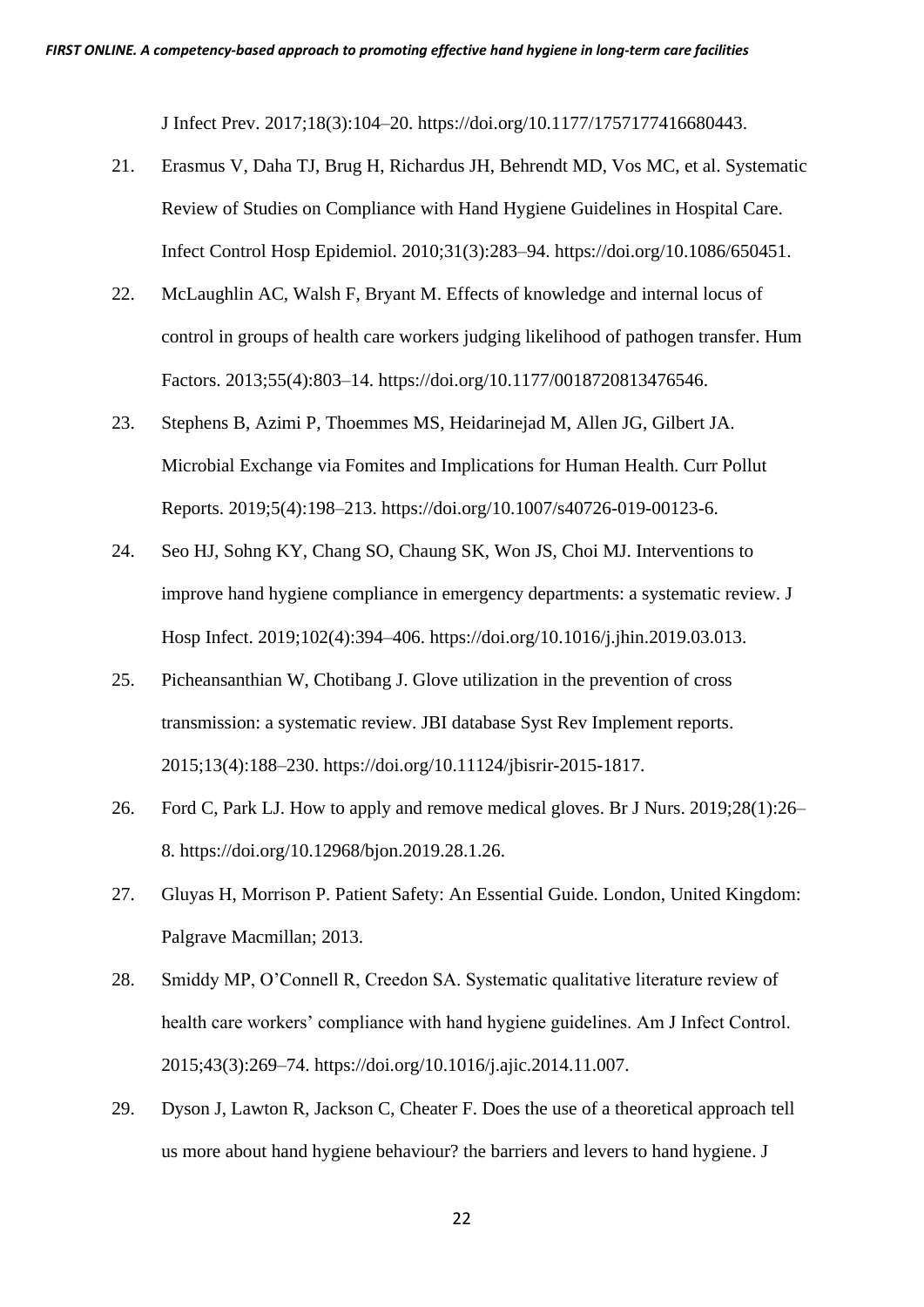Infect Prev. 2011;12(1):17–24. https://doi.org/10.1177/1757177410384300.

- 30. Lally P, Van Jaarsveld CHM, Potts HWW, Wardle J. How are habits formed: Modelling habit formation in the real world. Eur J Soc Psychol. 2010;40(6):998–1009. https://doi.org/10.1002/ejsp.674.
- 31. Lee MH, Lee GA, Lee SH, Park YH. Effectiveness and core components of infection prevention and control programmes in long-term care facilities: a systematic review. J Hosp Infect. 2019;102(4):377–93. https://doi.org/10.1016/j.jhin.2019.02.008.
- 32. Koo E, McNamara S, Lansing B, Olmsted RN, Rye RA, Fitzgerald T, et al. Making infection prevention education interactive can enhance knowledge and improve outcomes: Results from the Targeted Infection Prevention (TIP) Study. Am J Infect Control. 2016;44(11):1241–6. https://doi.org/10.1016/j.ajic.2016.03.016.
- 33. Storr J, Twyman A, Zingg W, Damani N, Kilpatrick C, Reilly J, et al. Core components for effective infection prevention and control programmes: New WHO evidence-based recommendations. Antimicrob Resist Infect Control. 2017;6(1):1–18. https://doi.org/10.1186/s13756-016-0149-9.
- 34. Srigley Dr JA, Furness C, Baker GR, Gardam M. Quantification of the hawthorne effect in hand hygiene compliance monitoring using an electronic monitoring system: A retrospective cohort study. BMJ Qual Saf. 2014;23(12):974–80. http://doi.org/10.1136/bmjqs-2014-003080.
- 35. Burnett E. Effective infection prevention and control: the nurse's role. Nurs Stand. 2018;33(4):68–72. http://doi.org/10.7748/ns.2018.e11171.
- 36. World Health Organisation. Hand hygiene for all initiative: Improving access and behaviour in health care facilities [Internet]. Geneva, Switzerland; 2020. Available from: https://apps.who.int/iris/bitstream/handle/10665/336023/9789240011618 eng.pdf?sequence=1&isAllowed=y (accessed 31 December 2021).